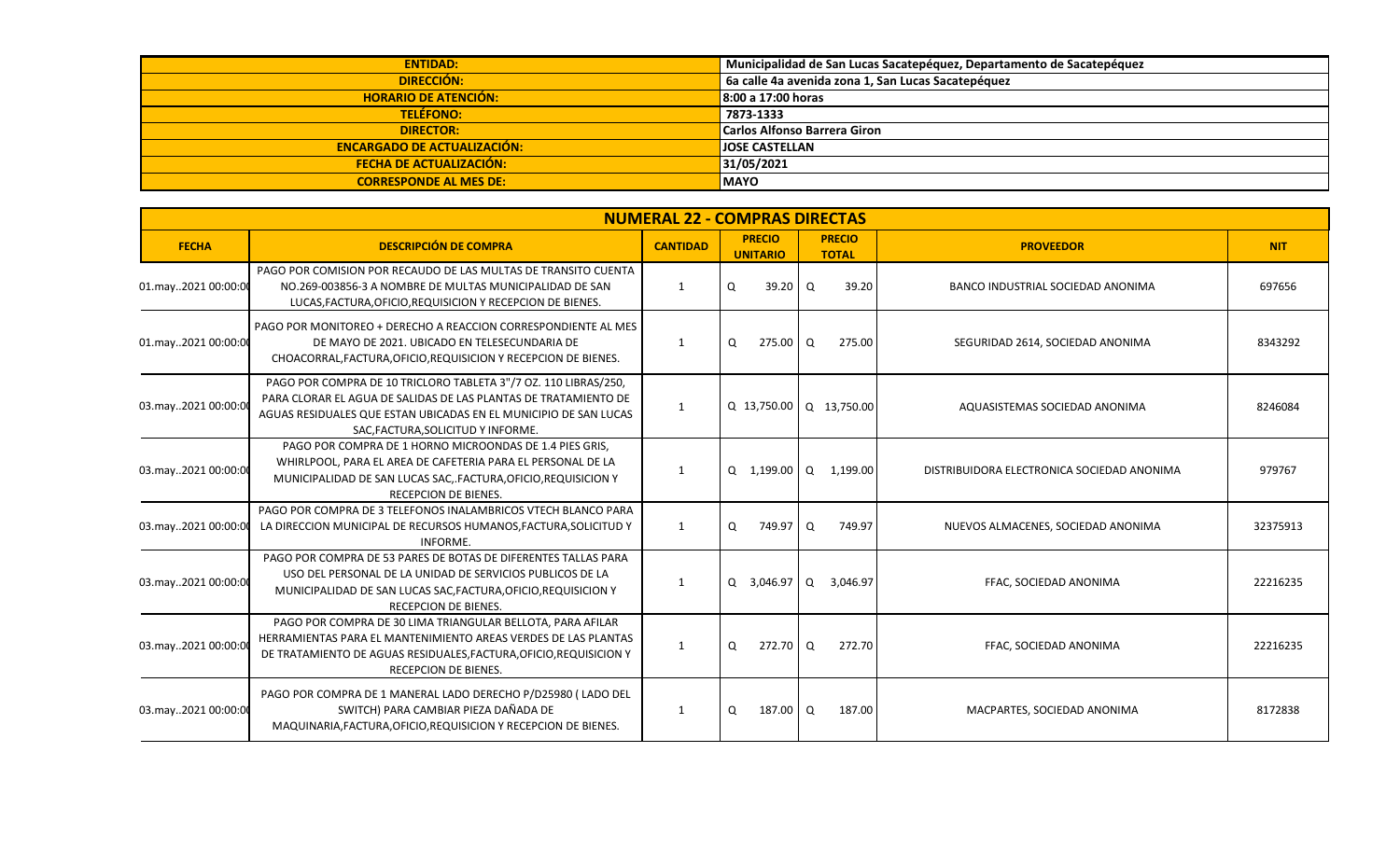| 03.may2021 00:00:00 | PAGO POR COMPRA DE 20 JUEGOS DE UNIFORMES DE BALONCESTO<br>SUBLIMADO PARA PARTICIPANTES DE BALONCESTO EN LA CATEGORIA DE LA<br>PRIMERA DIVISION RAMA FEMENINA DEL CAMPEONATO DE LA FEDERACION<br>NACIONAL DE BALONCESTO DE GUATEMALA, FACTURA, SOLICITUD Y INFORME.  | 1            |   | Q 3,500.00 Q 3,500.00 |   |              | SANDOVAL, ESPINA, , JOSE, RAUL     | 7448465  |
|---------------------|----------------------------------------------------------------------------------------------------------------------------------------------------------------------------------------------------------------------------------------------------------------------|--------------|---|-----------------------|---|--------------|------------------------------------|----------|
| 03.may2021 00:00:0  | PAGO POR COMPRA DE 20 JUEGOS DE UNIFORMES DE BALONCESTO<br>SUBLIMADO PARA PARTICIPANTES DE BALONCESTO EN LA CATEGORIA DE LA<br>SEGUNDA DIVISION RAMA MASCULINA DEL CAMPEONATO DE LA FEDERACION<br>NACIONAL DE BALONCESTO DE GUATEMALA, FACTURA, SOLICITUD Y INFORME. | 1            |   | Q 3,500.00 Q          |   | 3,500.00     | SANDOVAL, ESPINA, , JOSE, RAUL     | 7448465  |
| 03.may2021 00:00:00 | PAGO POR COMPRA DE 12 JUEGOS DE UNIFORMES DE CICLISMO MAYLOT<br>SUBLIMADO, PARA PARTICIPACION DE LOS ATLETAS DE CICLISMO, QUE<br>REPRESENTA AL MUNICIPIO EN LOS DIFERENTES EVENTOS A NIVEL<br>REGIONAL, NACIONAL E INTERNACIONAL, FACTURA, SOLICITUD E INFORME.      | 1            |   | Q 3,360.00 Q 3,360.00 |   |              | SANDOVAL, ESPINA, , JOSE, RAUL     | 7448465  |
| 03.may2021 00:00:00 | PAGO POR COMRPA DE 1200 METROS DE LAZO DE 1/4, PARA INSTALACION<br>DE MANTAS PASACALLE EN DIFERENTES PUNTOS DEL<br>MUNICIPIO, FACTURA, OFICIO, REQUISICION Y RECEPCION DE BIENES.                                                                                    | $\mathbf{1}$ |   | Q 1,500.00 Q 1,500.00 |   |              | LOPEZ,LOPEZ,,MIGUEL,               | 997508K  |
| 03.may2021 00:00:00 | PAGO POR COMPRA DE 20 UNIFORMES DE BALONCESTO SUBLIMADO PARA<br>PARTICIPACION DE ATLETAS DE BALONCESTO EN CATEGORIA SUB 23<br>MASCULINA DEL CAMPEONATO DE LA FEDERACION NACIONAL DE<br>BALONCESTO DE GUATEMALA, FACTURA, SOLICITUD Y INFORME.                        | 1            |   | Q 3,500.00 Q          |   | 3,500.00     | SANDOVAL, ESPINA, , JOSE, RAUL     | 7448465  |
| 03.may2021 00:00:0  | PAGO POR SERVICIO DE DIAGNOSTICO DE ENCENDIDO DE MOTOCICLETA DE<br>LA MUNICIPALIDAD, FACTURA, OFICIO, REQUISICION Y RECEPCION DE BIENES.                                                                                                                             | 1            | Q | 200.00                | Q | 200.00       | SINCAL, BALUSH, , JUAN, JOSE       | 75913461 |
| 03.may2021 00:00:00 | PAGO POR COMPRA DE REPUESTOS Y SERVICIO DE DIAGNOSTICO DE<br>ENCENDIDO DE MOTOCICLETA MUNICIPAL, FACTURA, OFICIO, REQUISICION Y<br>RECEPCION DE BIENES.                                                                                                              | 1            | Q | 875.00 Q              |   | 875.00       | SINCAL, BALUSH, , JUAN, JOSE       | 75913461 |
| 03.may2021 00:00:00 | PAGO POR COMPRA DE REPUESTOS Y SERVICIO DE REPARACION DE<br>MOTOCICLETA MUNICIPAL, FACTURA, OFICIO, REQUISICION Y RECEPCION DE<br>BIENES.                                                                                                                            | $\mathbf{1}$ | Q | 300.00 Q              |   | 300.00       | SINCAL, BALUSH, , JUAN, JOSE       | 75913461 |
| 03.may2021 00:00:00 | PAGO POR COMPRA DE REPUESTOS Y SERVICIO PARA LA REPARACION DE<br>MOTOCICLETA MUNICIPAL, FACTURA, OFICIO, REQUISICION Y RECEPCION DE<br>BIENES.                                                                                                                       | 1            |   | Q 3,609.17 Q          |   | 3,609.17     | SINCAL, BALUSH, , JUAN, JOSE       | 75913461 |
| 03.may2021 00:00:00 | PAGO POR COMPRA DE REPUESTOS Y SERVICIOS PARA LA REPARACION DE<br>MOTOCICLETA MUNICIPAL, FACTURA, OFICIO, REQUISICION Y RECEPCION DE<br>BIENES.                                                                                                                      | 1            |   | Q 3,735.00 Q 3,735.00 |   |              | SINCAL, BALUSH, , JUAN, JOSE       | 75913461 |
|                     | PAGO POR SERVICIO DE REPARACION DE ESPARRAGOS DE ESCAPE DE<br>03.may2021 00:00:00 MOTOCICLETA MUNICIPAL, FACTURA, OFICIO, REQUISICION Y RECEPCION DE<br>BIENES.                                                                                                      | 1            | Q | $90.00 \mid Q$        |   | 90.00        | SINCAL, BALUSH, , JUAN, JOSE       | 75913461 |
| 03.may2021 00:00:00 | PAGO POR SERVICIO FUNERARIO DEL DIA 01 DE MAYO DE<br>2021, FACTURA, OFICIO, REQUISICION Y RECEPCION DE BIENES.                                                                                                                                                       | $\mathbf{1}$ |   | Q 1,500.00 Q 1,500.00 |   |              | CELADA, GARCIA, , JOSE, PEDRO      | 2010240  |
| 03.may2021 00:00:00 | PAGO POR SERVICIO FUNERARIO DEL DIA 24 DE ABRIL DE<br>2021, FACTURA, OFICIO, REQUISICION Y RECEPCION DE BIENES.                                                                                                                                                      | $\mathbf{1}$ |   | Q 1,500.00 Q 1,500.00 |   |              | CELADA, GARCIA, , JOSE, PEDRO      | 2010240  |
| 03.may2021 00:00:00 | PAGO POR SERVICIO FUNERARIO DEL DIA 24 DE ABRIL DE<br>2021, FACTURA, OFICIO, REQUISICION Y RECEPCION DE BIENES.                                                                                                                                                      | 1            |   | Q 1,500.00 Q          |   | 1,500.00     | CELADA, GARCIA, , JOSE, PEDRO      | 2010240  |
| 03.may2021 00:00:00 | Contratación de Servicios Técnicos y Profesionales individuales (Art. 44 inciso<br>e)                                                                                                                                                                                | $\mathbf{1}$ |   | Q 103,133.33          |   | Q 103,133.33 | TUQUER, BARAHONA, , DENNIS, ISRAEL | 44519893 |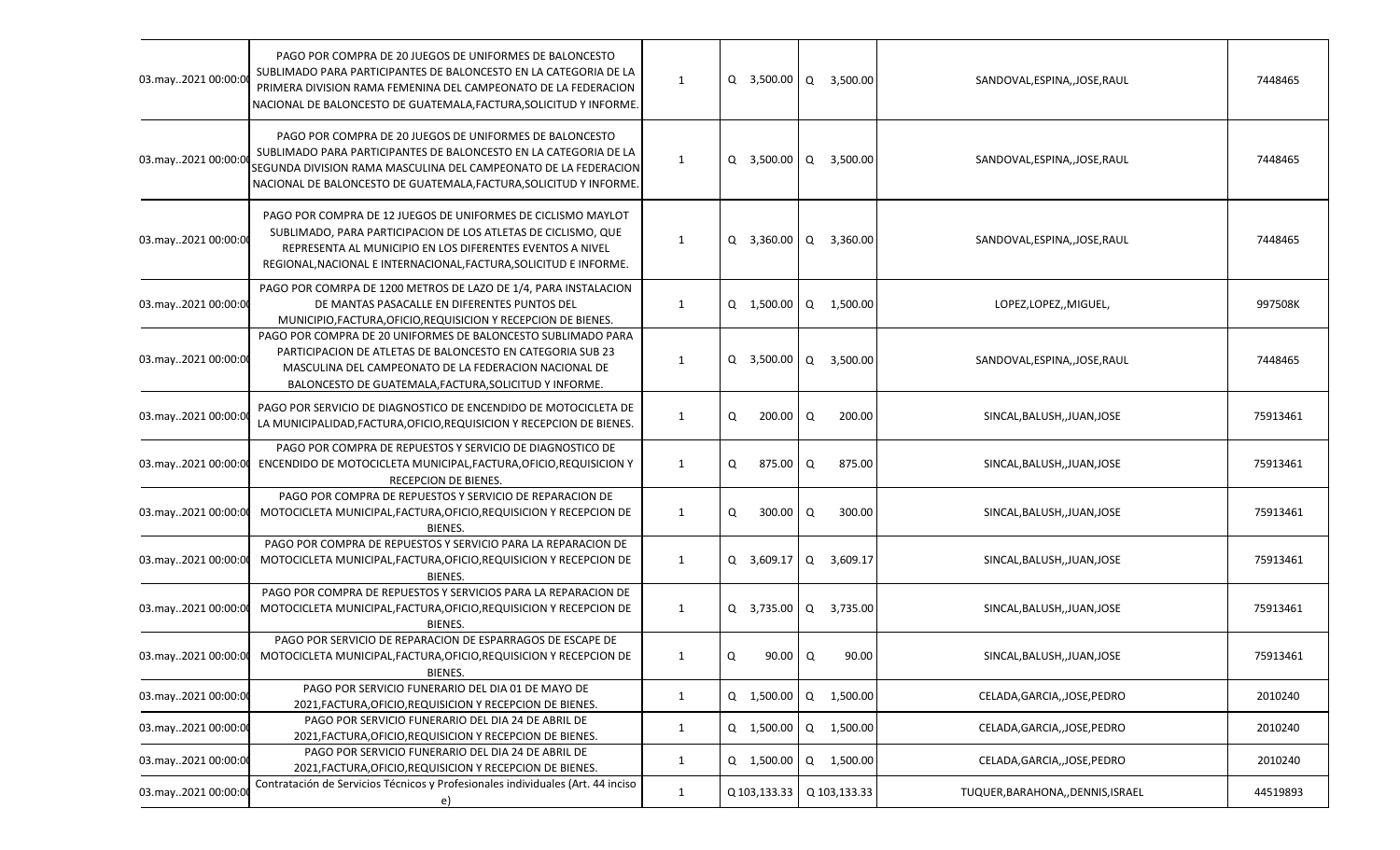|                            | PAGO POR COMPRA DE REPUESTOS PARA REPARACION DE VEHICULO<br>[04.may2021 00:00:0 MUNICIPAL, FACTURA, OFICIO, REQUISICION Y RECEPCION DE BIENES.                                                              | 1            |   | Q 1,104.00            | Q | 1,104.00   | DISTRIBUIDORA ROAN, SOCIEDAD ANONIMA                                        | 78429293 |
|----------------------------|-------------------------------------------------------------------------------------------------------------------------------------------------------------------------------------------------------------|--------------|---|-----------------------|---|------------|-----------------------------------------------------------------------------|----------|
| 04.may2021 00:00:0         | PAGO POR SERVICIOS DE PIDA CHEQUE CORRESPONDIENTE AL MES DE ABRIL<br>DE 2021, FACTURA, OFICIO, REQUISICION Y RECEPCION DE BIENES.                                                                           | 1            |   | Q 2,732.50 Q          |   | 2,732.50   | TRANSACCIONES Y TRANSFERENCIAS, SOCIEDAD ANONIMA                            | 44581181 |
| 04.may2021 00:00:          | PAGO POR 79 DISPENSER AROMATIZADOR EN EDIFICIOS<br>MUNICIPALES, FACTURA, OFICIO, REQUISICION Y RECEPCION DE BIENES.                                                                                         | 1            |   | Q 5,372.00 Q          |   | 5,372.00   | SISTEMAS DE SANITIZACION Y FRAGANCIAS AVANZADOS, SOCIEDAD<br>ANONIMA        | 96683503 |
| 04.may2021 00:00:0         | PAGO POR 16 DISPENSADOR DE HIGIENE FEMENINA PARA UTILIZAR EN<br>EDIFICIOS MUNICIPALES, FACTURA, OFICIO, REQUISICION Y RECEPCION DE<br><b>BIENES.</b>                                                        | 1            |   | $Q$ 1,120.00 $Q$      |   | 1,120.00   | SISTEMAS DE SANITIZACION Y FRAGANCIAS AVANZADOS, SOCIEDAD<br>ANONIMA        | 96683503 |
| 04.may2021 00:00:0         | PAGO POR 4 ALFOMBRAS Y 20 MOPAS MOD DOBLE TRATAMIENTO<br>CORRESPONDIENTE AL MES DE MAYO DE 2021, FACTURA, OFICIO, REQUISICION<br>Y RECEPCION DE BIENES.                                                     | 1            |   | $Q$ 1,180.00          |   | Q 1,180.00 | SISTEMAS DE SANITIZACION Y FRAGANCIAS AVANZADOS, SOCIEDAD<br>ANONIMA        | 96683503 |
| 04.may2021 00:00:00        | PAGO POR 105 DESODORIZANTES PARA LOS DIFERENTES EDIFICIOS<br>MUNICIPALES, CORRESPONDIENTE AL MES DE MAYO DE<br>2021, FACTURA, OFICIO, REQUISICION Y RECEPCION DE BIENES.                                    | 1            |   | Q 4,462.50            | Q | 4,462.50   | SISTEMAS DE SANITIZACION Y FRAGANCIAS AVANZADOS, SOCIEDAD<br><b>ANONIMA</b> | 96683503 |
| 04.may2021 00:00:00        | PAGO POR SERVICIO DE INTERNET CORRESPONDIENTE AL MES DE MAYO DE<br>2021, UBICADO EN EDIFICIO MUNICIPAL, FACTURA, OFICIO, REQUISICION Y<br>RECEPCION DE BIENES.                                              | $\mathbf{1}$ |   | Q 1,875.00 Q 1,875.00 |   |            | GLOBAL TELECOMUNICACIONES, SOCIEDAD ANONIMA                                 | 72243589 |
| 04.may2021 00:00:00        | PAGO POR SERVICIO DE INTERNET CORREPONDIENTE AL MES DE MAYO DE<br>2021, FACTURA, OFICIO, REQUISICION Y RECEPCION DE BIENES.                                                                                 | 1            | Q | 595.00                | Q | 595.00     | GLOBAL TELECOMUNICACIONES, SOCIEDAD ANONIMA                                 | 72243589 |
| 04.may2021 00:00:00        | PAGO POR SERVICIO DE INTERNET CORRESPONDIENTE AL MES DE MAYO DE<br>2021.UBICADO EN ACADEMIA MUNICIPAL DE<br>ARTE, FACTURA, OFICIO, REQUISICION Y RECEPCION DE BIENES.                                       | 1            | Q | 299.00                | Q | 299.00     | GLOBAL TELECOMUNICACIONES, SOCIEDAD ANONIMA                                 | 72243589 |
|                            | PAGO POR COMPRA DE 1 IMPRESORA MULTIFUNCIONAL HP LASER MFP 135<br>04.may2021 00:00:00 WI-FI, PARA USO DE SECRETARIA MUNICIPAL, FACTURA, OFICIO, REQUISICION Y<br>RECEPCION DE BIENES.                       | 1            |   | Q 2,382.50            | Q | 2,382.50   | GUERRERO, MENDEZ,, VICTOR, HUGO                                             | 26432617 |
| 04.may2021 00:00:00        | PAGO POR SERVICIO DE TAPICERIA PARA REPARACION DE CAMION<br>MUNICIPAL, FACTURA, SOLICITUD Y INFORME.                                                                                                        | 1            | Q | 700.00                | Q | 700.00     | AGUILAR, PEREZ,, MARIA, EUGENIA                                             | 28030818 |
| 05.may2021 00:00:0 BIENES. | PAGO POR SERVICIO DE 1 CARGA DE OXIGENO GASEOSO INDUSTRIAL Y 147<br>CARGAS DE ACETILENO, FACTURA, PARA TRABAJOS DE SOLDADURA Y CORTES<br>DE METAL EN HERRERIA MUNICIPAL, OFICIO, REQUISICION Y RECEPCION DE | 1            |   | Q 3,199.86 Q          |   | 3,199.86   | PRODUCTOS DEL AIRE DE GUATEMALA, SOCIEDAD ANONIMA                           | 8372977  |
|                            | PAGO POR COMPRA DE REPUESTOS PARA LA REPARACION DE VEHICULO<br>05.may2021 00:00:0 MUNICIPAL, FACTURA, OFICIO, REQUISICION Y RECEPCION DE BIENES.                                                            | 1            | Q | 60.00                 | Q | 60.00      | PELAEZ, BARRIOS, , NADIA, CAROLINA                                          | 12355488 |
|                            | PAGO POR COMPRA DE UN FARDO DE COCA COLA U UN FARDO DE AGUA<br>PURA PARA REUNIONES DE CONCEJO<br>05.may2021 00:00:0 MUNICIPAL, FACTURA, OFICIO, REQUISICION Y RECEPCION DE BIENES.                          | 1            | Q | 88.00 Q               |   | 88.00      | GRAVE, AJANEL, OSCAR, TORIBIO                                               | 80625576 |
|                            | 05. may. 2021 00:00: Contratación de Servicios Básicos (Art. 44 inciso g)                                                                                                                                   | $\mathbf{1}$ |   | Q 1,509.92 Q          |   | 1,509.92   | TELECOMUNICACIONES DE GUATEMALA, SOCIEDAD ANONIMA                           | 9929290  |
| 05.may2021 00:00:0         | PAGO POR COMPRA DE SUMINISTROS PARA EL MANTENIMIENTO DEL<br>TANQUE ELEVADO UBICADO EN EL CASERIO SAN JOSE ZONA 2, SAN LUCAS<br>SACATEPEQUEZ, FACTURA, OFICIO, REQUISICION Y RECEPCION DE BIENES.            | $\mathbf{1}$ |   | Q 4,460.00 Q 4,460.00 |   |            | GRUPO SOLID (GUATEMALA), SOCIEDAD ANONIMA                                   | 5492343  |
|                            | PAGO POR COMPRA DE 2 PILAS DE CONCRETO DE 2<br> 05.may2021 00:00:0 LAVADEROS, FACTURA, OFICIO, REQUISICION Y RECEPCION DE BIENES.                                                                           | 1            | Q | 775.30 Q              |   | 775.30     | FFAC, SOCIEDAD ANONIMA                                                      | 22216235 |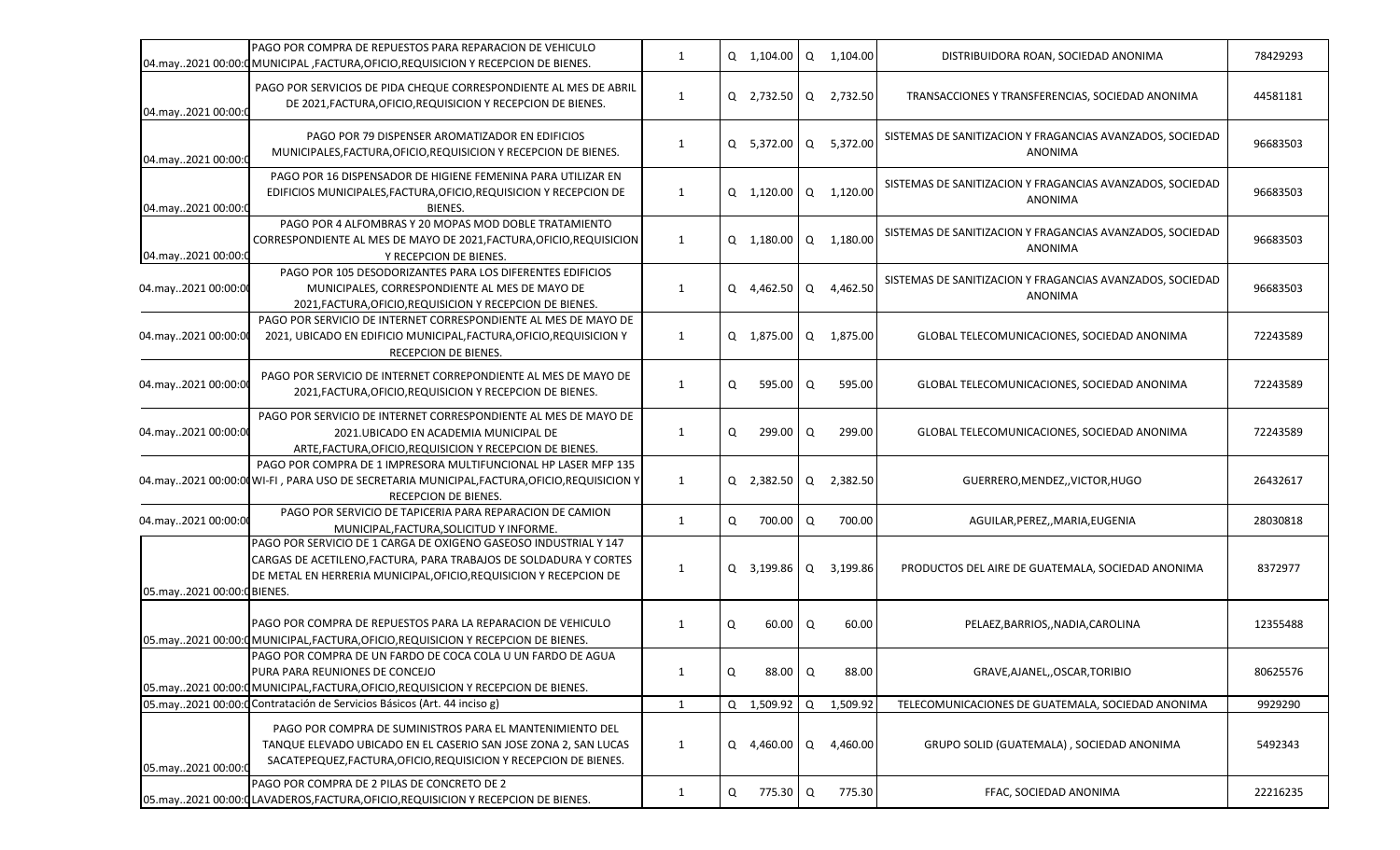| 05.may2021 00:00:0 |                                                                                                              | $\mathbf{1}$ |        | 908.78 Q                |             | 908.78     |                                                                                                        | 9929290  |
|--------------------|--------------------------------------------------------------------------------------------------------------|--------------|--------|-------------------------|-------------|------------|--------------------------------------------------------------------------------------------------------|----------|
| 05.may2021 00:00:0 | Contratación de Servicios Básicos (Art. 44 inciso g)<br>Contratación de Servicios Básicos (Art. 44 inciso g) | 1            | Q<br>Q | 267.04 Q                |             | 267.04     | TELECOMUNICACIONES DE GUATEMALA, SOCIEDAD ANONIMA<br>TELECOMUNICACIONES DE GUATEMALA, SOCIEDAD ANONIMA | 9929290  |
|                    | 05.may2021 00:00:0 Contratación de Servicios Básicos (Art. 44 inciso g)                                      | $\mathbf{1}$ | Q      | $4,223.92$ Q            |             | 4,223.92   | TELECOMUNICACIONES DE GUATEMALA, SOCIEDAD ANONIMA                                                      | 9929290  |
| 05.may2021 00:00:0 | Contratación de Servicios Básicos (Art. 44 inciso g)                                                         | $\mathbf{1}$ | Q      | $1,078.12$ Q            |             | 1,078.12   | TELECOMUNICACIONES DE GUATEMALA, SOCIEDAD ANONIMA                                                      | 9929290  |
|                    | 05.may2021 00:00:0 Contratación de Servicios Básicos (Art. 44 inciso g)                                      | $\mathbf{1}$ | Q      | 760.32 Q                |             | 760.32     | TELECOMUNICACIONES DE GUATEMALA, SOCIEDAD ANONIMA                                                      | 9929290  |
|                    | 05.may2021 00:00: Contratación de Servicios Básicos (Art. 44 inciso g)                                       | $\mathbf{1}$ | Q      | 779.30                  | Q           | 779.30     | TELECOMUNICACIONES DE GUATEMALA, SOCIEDAD ANONIMA                                                      | 9929290  |
|                    | 05.may2021 00:00:0 Contratación de Servicios Básicos (Art. 44 inciso g)                                      | $\mathbf{1}$ | Q      | 244.04                  | $\mathsf Q$ | 244.04     | TELECOMUNICACIONES DE GUATEMALA, SOCIEDAD ANONIMA                                                      | 9929290  |
| 05.may2021 00:00:0 | Contratación de Servicios Básicos (Art. 44 inciso g)                                                         | 1            | Q      | 729.38                  | $\mathsf Q$ | 729.38     | TELECOMUNICACIONES DE GUATEMALA, SOCIEDAD ANONIMA                                                      | 9929290  |
| 05.may2021 00:00:  | Contratación de Servicios Básicos (Art. 44 inciso g)                                                         | 1            | Q      | 778.76                  | Q           | 778.76     | TELECOMUNICACIONES DE GUATEMALA, SOCIEDAD ANONIMA                                                      | 9929290  |
| 05.may2021 00:00:0 | Contratación de Servicios Básicos (Art. 44 inciso g)                                                         | 1            | Q      | 1,182.00                | $\mathsf Q$ | 1,182.00   | TELECOMUNICACIONES DE GUATEMALA, SOCIEDAD ANONIMA                                                      | 9929290  |
| 05.may2021 00:00:0 | Contratación de Servicios Básicos (Art. 44 inciso g)                                                         | $\mathbf{1}$ | Q      | 754.48                  | Q           | 754.48     | TELECOMUNICACIONES DE GUATEMALA, SOCIEDAD ANONIMA                                                      | 9929290  |
|                    | PAGO POR RECOLECCION FIJA DEL 01-31 DE MAYO DE 2021 Y RECOLECCION                                            |              |        |                         |             |            |                                                                                                        |          |
|                    | VARIABLE DEL 01-30 DE ABRIL DE 2021, FACTURA, OFICIO, REQUISICION Y                                          | 1            |        | Q 2,284.52 Q 2,284.52   |             |            | CASH LOGISTICS, SOCIEDAD ANONIMA                                                                       | 9515321  |
|                    | 05.may2021 00:00:0 RECEPCION DE BIENES.                                                                      |              |        |                         |             |            |                                                                                                        |          |
| 05.may2021 00:00:0 |                                                                                                              | 1            |        | Q $1,905.80$ Q          |             | 1,905.80   | TELECOMUNICACIONES DE GUATEMALA, SOCIEDAD ANONIMA                                                      | 9929290  |
|                    | Contratación de Servicios Básicos (Art. 44 inciso g)                                                         |              |        |                         |             |            |                                                                                                        |          |
|                    | PAGO POR COMPRA DE 60 REFACCIONES Y 60 ALMUERZOS PARA PERSONAL                                               |              |        |                         |             |            |                                                                                                        |          |
|                    |                                                                                                              |              |        |                         |             |            |                                                                                                        |          |
|                    | DE LAS JORNADAS DE ENTREGA DE RACIONES DE ALIMENTOS, QUE EL                                                  | 1            |        | Q 2,400.00 Q 2,400.00   |             |            | XUYA, JIMENEZ, JOSE, CARLOS                                                                            | 94238634 |
|                    | MINISTERIO DE DESARROLLO ASIGNO A BENIFICIARIOS DEL MUNICIPIO DE                                             |              |        |                         |             |            |                                                                                                        |          |
|                    | 05.may2021 00:00:0SAN LUCAS SAC.FACTURA, OFICIO, REQUISICION Y RECEPCION DE BIENES.                          |              |        |                         |             |            |                                                                                                        |          |
|                    | PAGO POR COMPRA DE 1 COMBO DE JUEGOS PIROTECNICOS, PARA                                                      |              |        |                         |             |            |                                                                                                        |          |
|                    | ACTIVIDAD DE FIESTA PATRONAL EN ALDEA ZORZOYA DEL MUNICIPIO DE SAN                                           | 1            |        | Q 1,000.00 Q 1,000.00   |             |            | VARGAS, Y VARGAS, , LUBIA, ESPERANZA                                                                   | 5384761  |
| 06.may2021 00:00:0 | LUCAS SACATEPEQUEZ, FACTURA, SOLICITUD Y INFORME.                                                            |              |        |                         |             |            |                                                                                                        |          |
|                    |                                                                                                              |              |        |                         |             |            |                                                                                                        |          |
|                    | PAGO POR COMPRA DE 46 PLAYERAS MANGA LARGA TALLA M, 44 PLAYERAS                                              |              |        |                         |             |            |                                                                                                        |          |
|                    | TALLA L, 12 PLAYERAS TALLA XL TODAS CON LOGOTIPO MUNICIPAL, 12                                               | 1            |        | Q 11,720.00 Q 11,720.00 |             |            | CORPORACION TREINSA, SOCIEDAD ANONIMA                                                                  | 89180143 |
|                    | CAMISAS DE DIFERENTES TALLAS COLOR GRIS MUNICIPAL CON LOGOTIPO Y                                             |              |        |                         |             |            |                                                                                                        |          |
|                    | 106 GORRAS COLOR VERDE CON LOGOTIPO MUNICIPAL BORDADO EN                                                     |              |        |                         |             |            |                                                                                                        |          |
|                    | 06.may2021 00:00:0 ENFRENTE CON TAPA NUCA, FACTURA, SOLICITUD Y INFORME.                                     |              |        |                         |             |            |                                                                                                        |          |
|                    |                                                                                                              |              |        |                         |             |            |                                                                                                        |          |
|                    | PAGO POR COMPRA DE 53 PARES DE GUATES DE CUERO UNITALLA                                                      |              |        |                         |             |            |                                                                                                        |          |
|                    | PUMA, PARA USO DE PERSONAL DE SANEAMIENTO EN CALLES Y AREAS                                                  | 1            |        | Q 1,987.50 Q 1,987.50   |             |            | ALVAREZ,LEIVA,,KARLA,MARIA                                                                             | 26277026 |
|                    | PUBLICAS EN EL MUNICIPIO DE SAN LUCAS                                                                        |              |        |                         |             |            |                                                                                                        |          |
|                    | 06.may2021 00:00: CSACATEPEQUEZ, FACTURA, OFICIO, REQUISICION Y RECEPCION DE BIENES.                         |              |        |                         |             |            |                                                                                                        |          |
|                    | PAGO COMPRA DE 1 ROLLO DE MALLA ANARANJADA DE POLIETIRENO 1 X 50                                             |              |        |                         |             |            |                                                                                                        |          |
|                    | PARA USO DE PERSONAL QUE ESTARA TRABAJANDO EN EL PROYECTO DE                                                 |              |        |                         |             |            |                                                                                                        |          |
|                    | ALCANTARILLADO EN CALLEJON HILLARY ZONA 2, SAN LUCAS                                                         | 1            | Q      | 395.00                  | Q           | 395.00     | ALVAREZ,LEIVA,,KARLA,MARIA                                                                             | 26277026 |
|                    | SACATEPEQUEZ, FACTURA, OFICIO, REQUISICION Y RECEPCION DE BIENES.                                            |              |        |                         |             |            |                                                                                                        |          |
| 06.may2021 00:00:0 |                                                                                                              |              |        |                         |             |            |                                                                                                        |          |
|                    | PAGO POR COMPRA DE RELOJ BIOMETRICO PARA CONTROL DE                                                          |              |        |                         |             |            |                                                                                                        |          |
|                    | PERSONAL/REALAND EN LA UNIDAD DE GUARDERIA MUNICIPAL DE SAN                                                  | 1            |        | $Q$ 1,850.00            |             | Q 1,850.00 | LANGE-IMYDI CORPORACION SOCIEDAD ANONIMA                                                               | 6099491  |
|                    | LUCAS SAC, FACTURA, OFICIO, REQUISICION Y RECEPCION DE BIENES.                                               |              |        |                         |             |            |                                                                                                        |          |
| 06.may2021 00:00:0 |                                                                                                              |              |        |                         |             |            |                                                                                                        |          |
|                    | PAGO POR RENDICION DE CUENTAS CORRESPONDIENTE AL MES DE ABRIL DE                                             |              |        |                         |             |            |                                                                                                        |          |
|                    | 2021 ANTE CONTRALORIA GENERAL DE                                                                             | $\mathbf{1}$ | Q      | 100.00                  | Q           | 100.00     | CONTRALORIA GENERAL DE CUENTAS                                                                         | 637672K  |
| 06.may2021 00:00:0 | CUIENTAS, FACTURA, OFICIO, REQUISICION Y RECEPCION DE BIENES.                                                |              |        |                         |             |            |                                                                                                        |          |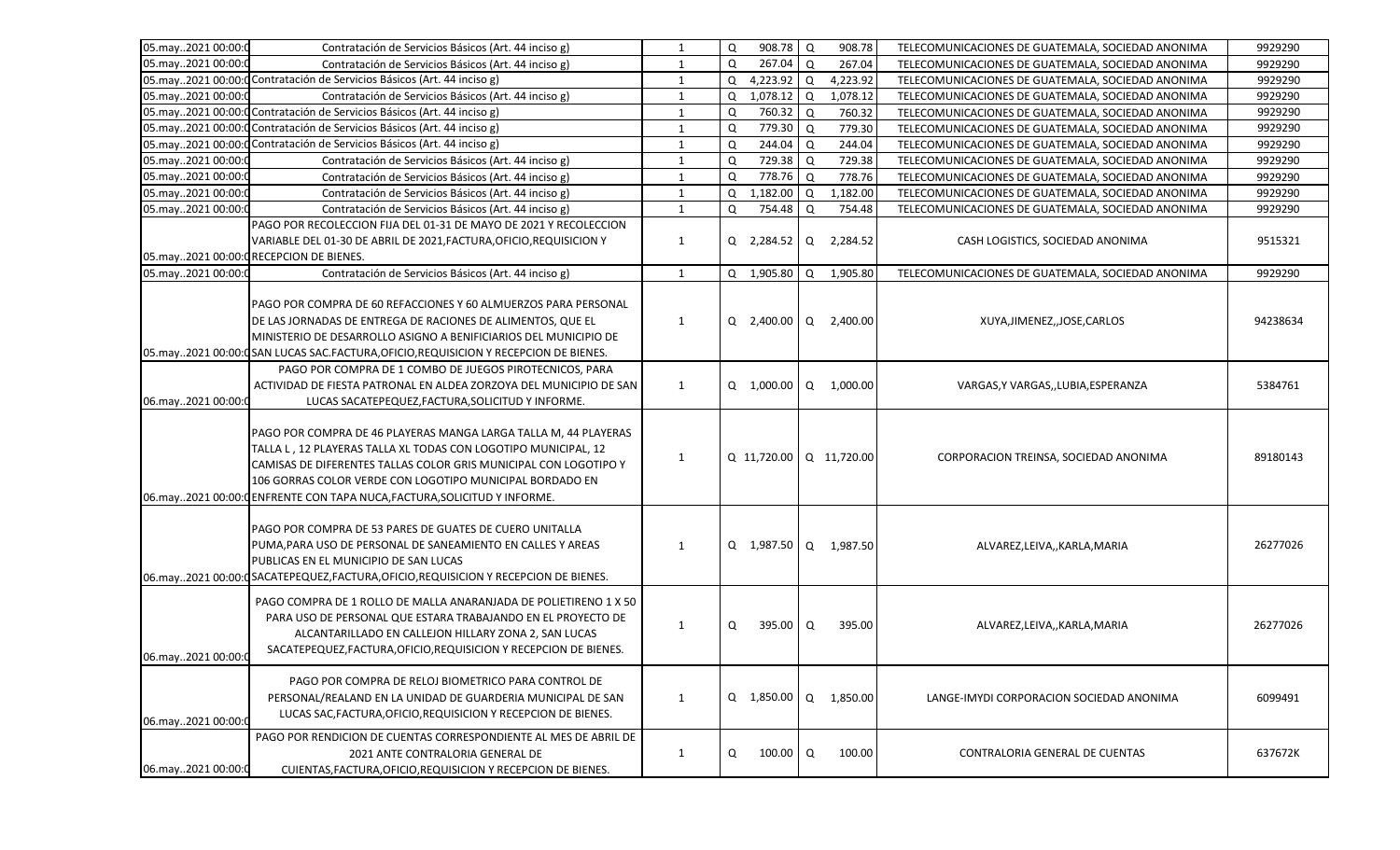| 06.may2021 00:00:   | PAGO POR COMPRA DE 150 TUBOS LED 48" 18 WATS SYLVANIA, 24<br>LAMPARAS CONTRA HUMEDAD Y POLVO LED 48" P/2 TUBOS Y 24 PARES DE<br>BASE PARA LAMPARA RS EAGLE, FACTURA, OFICIO, REQUISICION Y RECEPCION<br>DE BIENES.                                                                                   | $\mathbf{1}$ |                 | Q 8,736.00 Q 8,736.00   | ALVAREZ,LEIVA,,KARLA,MARIA                           | 26277026  |
|---------------------|------------------------------------------------------------------------------------------------------------------------------------------------------------------------------------------------------------------------------------------------------------------------------------------------------|--------------|-----------------|-------------------------|------------------------------------------------------|-----------|
| 06.may2021 00:00:0  | PAGO POR COMPRA DE SUMINISTROS PARA TRABAJOS DE MANTENIMIENTO<br>MENOR DE MERCADOS MUNICIPALES, FACTURA, OFICIO, REQUISICION Y<br>RECEPCION DE BIENES.                                                                                                                                               | $\mathbf{1}$ |                 | Q 1,714.00   Q 1,714.00 | ALVAREZ,LEIVA,,KARLA,MARIA                           | 26277026  |
| 06.may2021 00:00:0  | PAGO POR COMPRA DE MATERIAL DE CONSTRUCCION PARA COLOCAR<br>AZULEJO EN COLECTOR DE BAZURA DEL MERCADO MONUMENTO AL<br>CAMINERO, FACTURA, OFICIO, REQUISICION Y RECEPCION DE BIENES.                                                                                                                  | $\mathbf{1}$ |                 | Q 2,447.03 Q 2,447.03   | CORPORACION ACUARIO, SOCIEDAD ANONIMA                | 63102676  |
| 07.may2021 00:00:0  | PAGO POR COMPRA DE 12 TABLONES DE MADERA DE PINO DE 2" X 12" X 12",<br>PARA REPARACION QUE CONECTAN A ALDEA DE ZORZOYA CON ALDEA DE<br>CHOACORRAL, FACTURA, SOLICITUD Y INFORME.                                                                                                                     | $\mathbf{1}$ | Q 2,002.08      | Q 2,002.08              | MASELLI, DE LA ROCA,, RAUL, JOSE                     | 647454    |
| 07.may2021 00:00:0  | PAGO POR COMPRA DE SUMINISTROS PARA LAS DIFERENTES REUNIONES DEL<br>CONCEJO MUNICIPAL, FACTURA, SOLICITUD E INFORME.                                                                                                                                                                                 | $\mathbf{1}$ | Q550.00         | Q550.00                 | EMBOTELLADORA CENTRAL, SOCIEDAD ANONIMA              | 4553012   |
| 07.may2021 00:00:00 | PAGO POR COMPRA DE REPUESTOS PARA REPARACION DE VEHICULO<br>MUNICIPAL, FACTURA, OFICIO, REQUISICION Y RECEPCION DE BIENES.                                                                                                                                                                           | 1            | Q500.00         | Q500.00                 | ACCESORIOS Y REPUESTOS DE VEHICULOS SOCIEDAD ANONIMA | 4950429   |
| 07.may2021 00:00:00 | PAGO POR SERVICIO COMPLETO DE KILOMETRAJE A MOTOCICLETA<br>MUNICIPAL, FACTURA, OFICIO, REQUISICION Y RECEPCION DE BIENES.                                                                                                                                                                            | 1            | Q275.00         | Q275.00                 | OROZCO, SALGUERO, , LESLYE, STAYLOS                  | 12467405  |
| 07.may2021 00:00:0  | PAGO POR COMPRA DE REPUESTOS PARA REPARACION DE VEHICULO<br>MUNICIPAL, FACTURA, OFICIO, REQUISICION Y RECEPCION DE BIENES.                                                                                                                                                                           | $\mathbf{1}$ | Q121.00         | Q121.00                 | ACCESORIOS Y REPUESTOS DE VEHICULOS SOCIEDAD ANONIMA | 4950429   |
| 07.may2021 00:00:00 | PAGO POR COMPRA DE REPUESTOS PARA REPARACION DE VEHICULO<br>MUNICIPAL, FACTURA, OFICIO, REQUISICION Y RECEPCION DE BIENES.                                                                                                                                                                           | $\mathbf{1}$ | Q150.00         | Q150.00                 | PEREZ, GONZALEZ, , JOSE, ANTONIO                     | 50025732  |
|                     | PAGO POR COMPRA DE REPUESTO PARA VEHICULO<br>07.may2021 00:00:0 MUNICIPAL, FACTURA, OFICIO, REQUISICION Y RECEPCION DE BIENES.                                                                                                                                                                       | 1            | Q<br>175.00     | Q<br>175.00             | SERVICAT, SOCIEDAD ANONIMA                           | 8290962   |
| 07.may2021 00:00:0  | PAGO POR COMPRA DE 2 PAQUETES DE COCA COLA PARA PERSONAL QUE<br>COORDINO LA PRIMERA FACE DE VACUNACION A PERSONAS MAYORES DE 70<br>AÑOS, EN EL POLIDEPORTIVO MUNICIPAL, FACTURA, OFICIO, REQUISICION Y<br>RECEPCION DE BIENES.                                                                       | $\mathbf{1}$ | Q<br>84.00 Q    | 84.00                   | GRAVE, AJANEL, OSCAR, TORIBIO                        | 80625576  |
| 07.may2021 00:00:0  | PAGO POR COMPRA DE 4 COMPUTADORAS DE ESCRITORIO PROCESADOR<br>INTEL PENTIUM, SAMSUNG PC DISCO DURO 1TB3.5, MONITOR 18.5, 4 UPS<br>ORBITEC 750VA 450W, 1 NEXX AMP300 ROUTER WI-FI ALTA POTENCIA N300<br>Y 1 SWITCH FAST ETHERNET DE 8 PUERTOS, FACTURA, OFICIO, REQUISICION Y<br>RECEPCION DE BIENES. | 1            |                 | Q 18,153.00 Q 18,153.00 | TECNOLOGIA, EQUIPOS Y SUMINISTROS, SOCIEDAD ANONIMA  | 101259247 |
| 07.may2021 00:00:0  | PAGO POR COMPRA DE 35 TROFEOS DE KARATE PARA: PREMIACION DE LOS<br>NIÑOS Y NIÑAS PARTICIPANTES EN LA DISCIPLINA DE KEMPO<br>KARATE, FACTURA, OFICIO, REQUISICION Y RECEPCION DE BIENES.                                                                                                              | 1            |                 | Q 1,400.00 Q 1,400.00   | DE MATA, MAZARIEGOS, , JOSE, BAUDILIO                | 17857503  |
| 07.may2021 00:00:0  | PAGO POR COMPRA DE 1 BATERIA LTH PARA LA REPARACION DE VEHICULO<br>MUNICIPAL, FACTURA, OFICIO, REQUISICION Y RECEPCION DE BIENES.                                                                                                                                                                    | $\mathbf{1}$ | $929.00$ Q<br>Q | 929.00                  | TATA INVERSIONES, SOCIEDAD ANONIMA                   | 56214812  |
| 07.may2021 00:00:0  | PAGO POR SERVICIO DE VERI CHEQUE, CORRESPONDIENTE AL MES DE ABRIL<br>DE 2021, FACTURA, OFICIO, REQUISICION Y RECEPCION DE BIENES.                                                                                                                                                                    | $\mathbf{1}$ | Q 1,665.11      | $\Omega$<br>1,665.11    | Q SOCIEDAD ANONIMA                                   | 5076986   |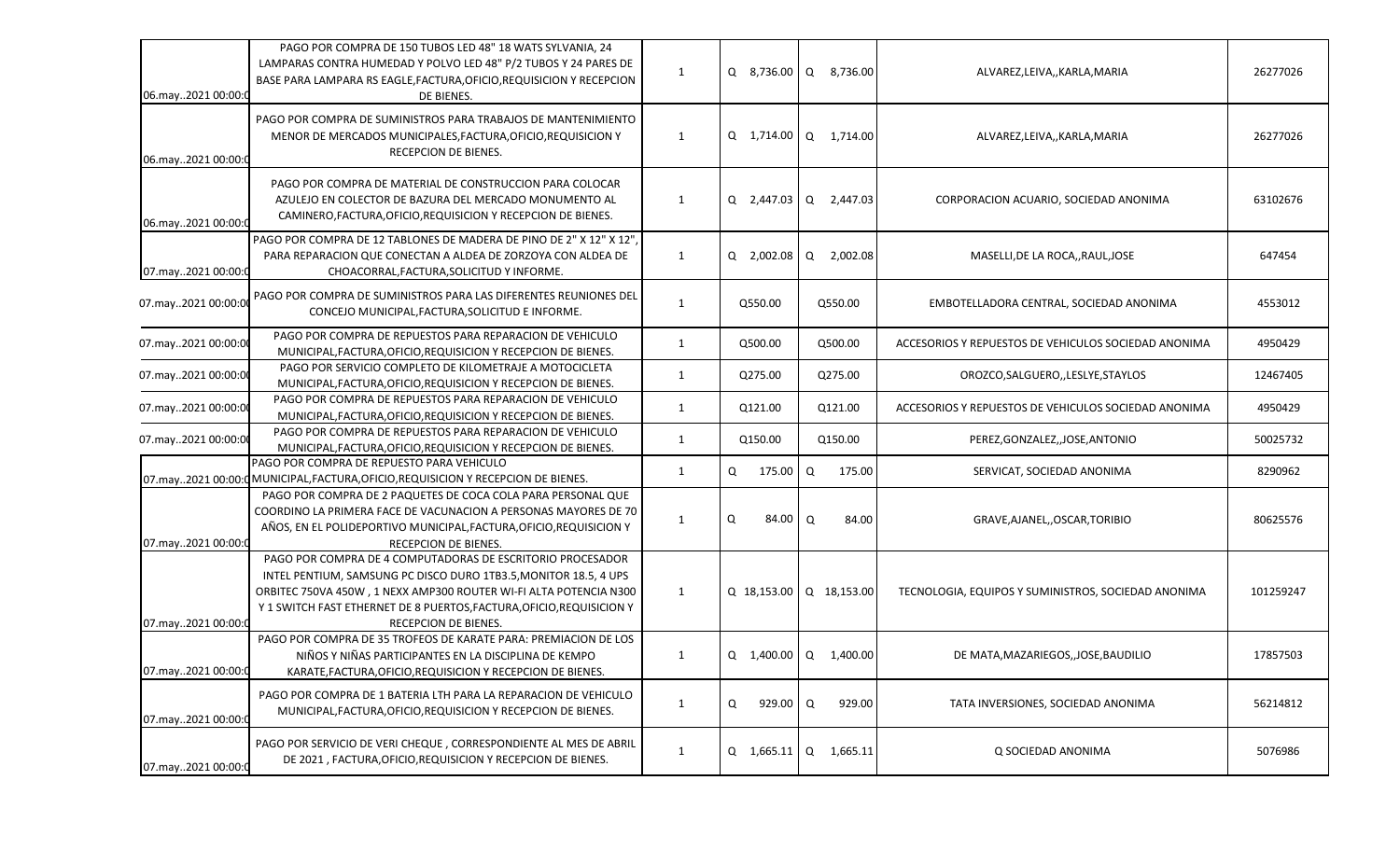|                     | PAGO POR SERVICIO DE LIMPIEZA Y MANTENIMIENTO DE TANQUES DE<br>CAPTACION ALDEA CHOACORRAL, SAN LUCAS<br>07.may2021 00:00:05AC.,FACTURA,OFICIO,REQUISICION Y RECEPCION DE BIENES.                                                                                                                                               | $\mathbf{1}$ | Q 4,700.00 Q 4,700.00 |            |          | GUTIERREZ, SITAN,, MYNOR, ENRIQUE                                   | 76771210  |
|---------------------|--------------------------------------------------------------------------------------------------------------------------------------------------------------------------------------------------------------------------------------------------------------------------------------------------------------------------------|--------------|-----------------------|------------|----------|---------------------------------------------------------------------|-----------|
|                     | PAGO POR 50 GALONES DE PINTURA TOTAL ACEITE VERDE CROMO, PARA EL<br>MANTENIMIENTO DE PINTURA DE CASETAS DE POZOS Y NACIMIENTOS Y<br>TAPADERAS DE METAL DE LLAVES DE DISTRIBUCION DE LOS SISTEMAS DE<br>AGUA POTABLE DEL MUNICIPIO DE SAN LUCAS<br>07.may2021 00:00:0 SAC., FACTURA, OFICIO, REQUISICION Y RECEPCION DE BIENES. | $\mathbf{1}$ | 6,450.00 Q<br>Q       |            | 6,450.00 | CORPORACION ACUARIO, SOCIEDAD ANONIMA                               | 63102676  |
| 07.may2021 00:00:0  | PAGO POR 10 EVALUACIONES PSICOMERICAS A LOS ASPIRANTE A LA PLAZA<br>DE POLICIA MUNICIPAL DE TRANSITO, FACTURA, OFICIO, REQUISICION Y<br>RECEPCION DE BIENES.                                                                                                                                                                   | 1            | Q 2,000.00            | Q 2,000.00 |          | GAYTAN, MONZON, , MARIA, ANTONIETA                                  | 24314889  |
| 07.may2021 00:00:00 | PAGO POR COMPRA DE 25 REFACCIONES SERVIDAS EL DIA 07 DE MAYO DE<br>2021, FACTURA, OFICIO, REQUISICION Y RECEPCION DE BIENES.                                                                                                                                                                                                   | $\mathbf{1}$ | Q625.00               | Q625.00    |          | BARRIOS, KOPPLER, , CLAUDIA, YECENIA                                | 89521048  |
| 07.may2021 00:00:0  | Contratación de Servicios Básicos (Art. 44 inciso g)                                                                                                                                                                                                                                                                           | $\mathbf{1}$ | Q<br>600.40           | Q          | 600.40   | TELECOMUNICACIONES DE GUATEMALA, SOCIEDAD ANONIMA                   | 9929290   |
| 07.may2021 00:00:0  | PAGO POR COMPRA DE 11 ALMUERZOS PARA EL PERSONAL QUE PARTICIPO<br>EN LA REUNION CON LA MUNICIPALIDAD DE SAN JOSE PINULA Y<br>MUNICIPALIDAD DE SAN LUCAS<br>SACATEPEQUEZ, FACTURA, OFICIO, REQUISICION Y RECEPCION DE BIENES.                                                                                                   | $\mathbf{1}$ | 440.00 Q<br>Q         |            | 440.00   | XUYA, JIMENEZ, JOSE, CARLOS                                         | 94238634  |
| 07.may2021 00:00:0  | PAGO POR COMPRA DE 10 REFACCIONES PARA EL PERSONAL QUE PARTICIPO<br>EN LA REUNION CON LA MUNICIPALIDAD DE SAN JOSE PINULA Y<br>MUNICIPALIDAD DE SAN LUCAS<br>SACATEPEQUEZ, FACTURA, OFICIO, REQUISICION Y RECEPCION DE BIENES.                                                                                                 | $\mathbf{1}$ | Q<br>150.00 Q         |            | 150.00   | XUYA, JIMENEZ, JOSE, CARLOS                                         | 94238634  |
| 07.may2021 00:00:0  | COMPRA DE TONER KYOCERA ECOSYS P3055DN PARA FOTOCOPIADORA<br>KYOCERA ECOSYS M3655IDN QUE SE ENCUENTRA EN SECRETARIA<br>MUNICIPAL, FACTURA, OFICIO, REQUISICION Y RECEPCION DE BIENES.                                                                                                                                          | $\mathbf{1}$ | Q 1,640.00            | $\Omega$   | 1,640.00 | COMPAÑIA INTERNACIONAL DE PRODUCTOS Y SERVICIOS SOCIEDAD<br>ANONIMA | 4863461   |
| 07.may2021 00:00:0  | PAGO POR COMPRA DE REPUESTOS PARA LA REPARACION DE VEHICULO<br>MUNICIPAL, FACTURA, OFICIO, REQUISICION Y RECEPCION DE BIENES.                                                                                                                                                                                                  | $\mathbf{1}$ | $13.88$ Q<br>Q        |            | 13.88    | LA CASA DEL TORNILLO SOCIEDAD ANONIMA                               | 6844162   |
| 10.may2021 00:00:00 | PAGO POR COMPRA DE KIT DE REPUESTOS PARA LA FOTOCOPIADORA,<br>MARCA SANSUNG, MODELO MULTIXPRESS 6555N, QUE SE ENCUENTRA EN<br>OFICINA DE LA POLICIA MUNICIPAL DE TRANSITO, FACTURA, SOLICITUD Y<br>INFORME.                                                                                                                    | $\mathbf{1}$ | Q2,655.00             | Q2,655.00  |          | <b>IPAÑIA INTERNACIONAL DE PRODUCTOS Y SERVICIOS SOCIEDAD ANON</b>  | 4863461   |
|                     | PAGO POR COMPRA DE MATERIALES DE CONSTRUCCION PARA REPARACION<br>10.may2021 00:00:00 DE LA ESCUELA OFICIAL RURAL MIXTA ALDEA ZORZOYA SECTOR 2, SAN LUCAS<br>SACATEPEQUEZ, FACTURA, OFICIO, REQUISICION Y RECEPCION DE BIENES.                                                                                                  | 1            | Q19,013.00            | Q19,013.00 |          | TRANSPORTES MARQUEZ E7, SOCIEDAD ANONIMA                            | 104270993 |
| 10.may2021 00:00:00 | PAGO POR COMPRA DE MATERIALES DE CONSTRUCCION PARA REPARACION<br>DE LA ESCUELA OFICIAL RURAL MIXTA CASERIO CHICAMEN, SAN LUCAS<br>SACATEPEQUEZ, FACTURA, SOLICITUD Y INFORME.                                                                                                                                                  | $\mathbf{1}$ | Q2,542.00             | Q2,542.00  |          | TRANSPORTES MARQUEZ E7, SOCIEDAD ANONIMA                            | 104270993 |
| 10.may2021 00:00:00 | PAGO POR COMPRA DE 8 BISAGRAS CARTUCHO CON BANDERA DE 3/4", PARA<br>COLOCACION DE TAPADERAS EN REGISTRO DE LLAVES DE<br>AGUA.FACTURA, OFICIO, REQUISICION Y RECEPCION DE BIENES.                                                                                                                                               | $\mathbf{1}$ | Q64.64                | Q64.64     |          | CORPORACION ACUARIO, SOCIEDAD ANONIMA                               | 63102676  |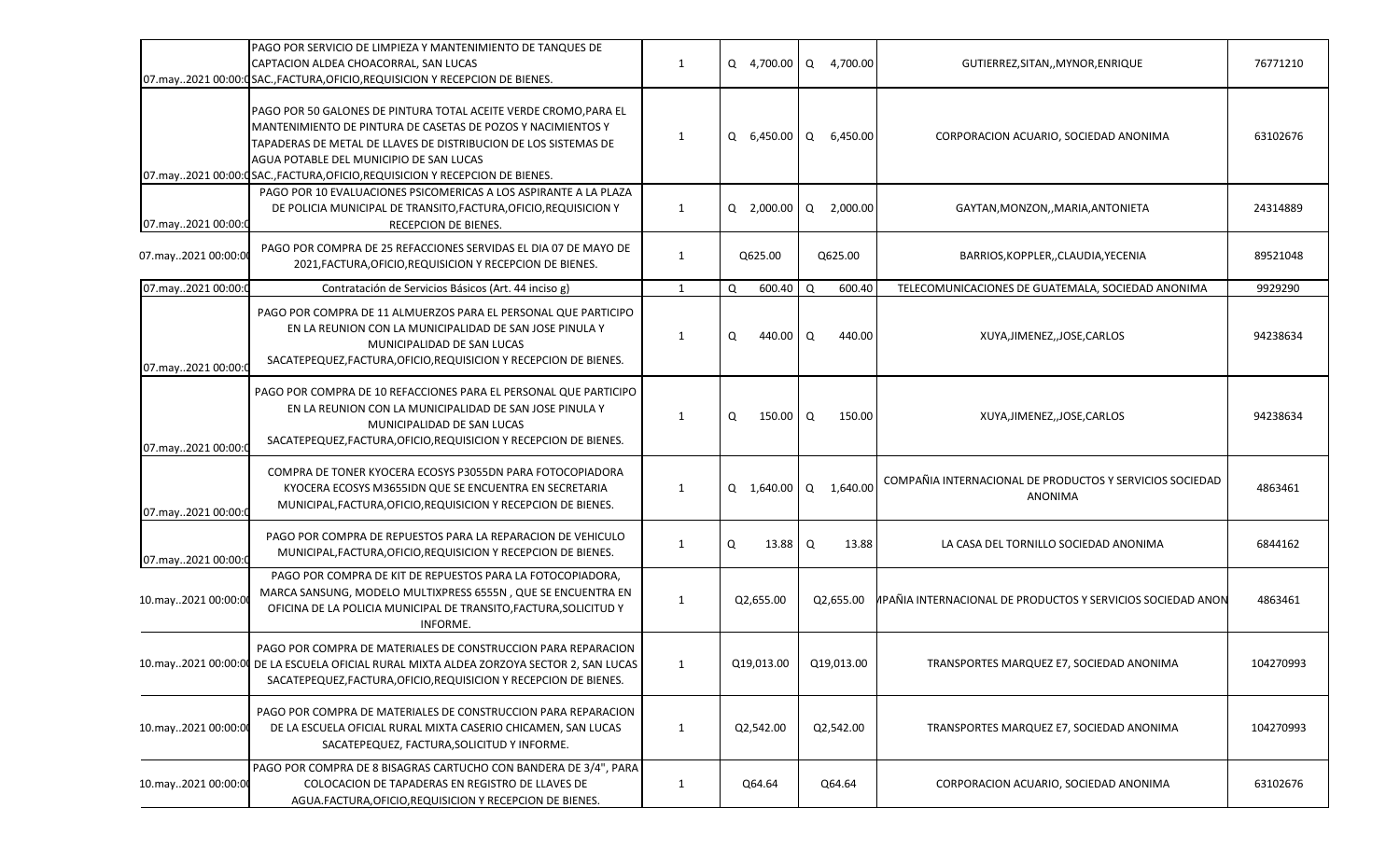| 10.may2021 00:00:00         | PAGO POR COMPRA DE REPUESTO PARA REPARACION DE VEHICULO<br>MUNICIPAL, FACTURA, OFICIO, REQUISICION Y RECEPCION DE BIENES.                                                                                                                                      | 1            | Q35.00           | Q35.00                | AUTO REPUESTOS VILLEDA SOCIEDAD ANONIMA                                    | 16898796  |
|-----------------------------|----------------------------------------------------------------------------------------------------------------------------------------------------------------------------------------------------------------------------------------------------------------|--------------|------------------|-----------------------|----------------------------------------------------------------------------|-----------|
| 10.may2021 00:00:00         | Contratación de Servicios Básicos (Art. 44 inciso g)                                                                                                                                                                                                           | 1            | Q178.16          | Q178.16               | VANN SOCIEDAD ANONIMA                                                      | 83289399  |
|                             | PAGO POR 12 HORAS DE PERIFONEO DISPOSICIONES MUNICIPALES COVID 19<br>CASCO URBANO Y ALDEAS DE SAN LUCAS SAC, LOS DIAS 4 Y 5 DE MAYO DE<br>10.may2021 00:00:0 2021, FACTURA, OFICIO, REQUISICION Y RECEPCION DE BIENES.                                         | 1            |                  | Q 3,000.00 Q 3,000.00 | BORRAYO, PINEDA, , JOSE, ANTONIO                                           | 9529446   |
|                             | PAGO POR COMPRA DE 30 REFACCIONES PARA CELEBRACION DEL DIA DE LA<br>MADRE EL LUNES 10 DE MAYO DE 2021, FACTURA, OFICIO, REQUISICION Y<br>10.may2021 00:00:0 RECEPCION DE BIENES.                                                                               | 1            | Q<br>900.00      | Q<br>900.00           | XUYA, JIMENEZ, JOSE, CARLOS                                                | 94238634  |
| 10.may2021 00:00:0 INFORME. | PAGO POR SERVICIO DE RADIOCOMUNICACION DE PM Y PMT<br>CORRESPONDIENTE AL MES DE MAYO DE 2021, FACTURA, SOLICITUD Y                                                                                                                                             | 1            | Q 3,200.00       | Q 3,200.00            | COMERCIALIZADORA SESCOM, SOCIEDAD ANONIMA                                  | 27018504  |
| 10.may2021 00:00:0          | PAGO POR 3 SERVICIOS DE ARBITRAJE DE LAS RAMAS 1RA. DIVISION<br>FEMENINA, 2DA. DIVISION MASCULINA Y U 23 MASCULINA, DEL DIA 08 DE<br>MAYO DE 2021, FACTURA, OFICIO, REQUISICION Y RECEPCION DE BIENES.                                                         | 1            | $540.00$ Q<br>Q  | 540.00                | VELASQUEZ, MARTINEZ, , JOEL, ALONZO                                        | 46220763  |
| 10.may2021 00:00:0          | PAGO POR COMPRA DE 20 ALMUERZOS PARA EL PERSONAL QUE COORDINO<br>LA PRIMERA FACE DE VACUNACION PARA PERSONAS MAYORES DE 70 AÑOS.<br>EN EL POLIDEPORTIVO MUNICIPAL, FACTURA, OFICIO, REQUISICION Y<br>RECEPCION DE BIENES.                                      | 1            | 400.00 Q<br>Q    | 400.00                | QUINA, GABRIEL, , EDWIN, YOVANI                                            | 34764755  |
| 10.may2021 00:00:0          | PAGO POR COMPRA DE 3 TONER HP 105 W1105A BLACK PARA USO DE LA<br>UNIDAD DE SECRETARIA MUNICIPAL, FACTURA, OFICIO, REQUISICION Y<br>RECEPCION DE BIENES.                                                                                                        | $\mathbf{1}$ | Q 1,608.00       | 1,608.00<br>Q         | COMPAÑIA INTERNACIONAL DE PRODUCTOS Y SERVICIOS SOCIEDAD<br><b>ANONIMA</b> | 4863461   |
|                             | PAGO POR 4 IMPRESION DE LIBRO DE ACTAS DE CORTE DE CAJA Y ARQUEOS<br>DE VALORES DE LA MUNICIPALIDAD DE SAN LUCAS SACATEPEQUEZ,<br>AUTORIZADOS POR LA CONTRALORIA GENERAL DE<br>10.may2021 00:00:0 CUENTAS, FACTURA, OFICIO, REQUISICION Y RECEPCION DE BIENES. | 1            | Q 2,600.00 Q     | 2,600.00              | FIGUEROA, MARROQUÍN, MARROQUÍN, MARÍA, MAGDALENA                           | 7036299   |
|                             | PAGO POR COMPRA DE 1 RODILLO DE CARGA PARA FOTOCOPIADORA<br>KYOCERA ECOSYS Y 1 UPR DE FUSION PARA FOTOCOPIADORA KYOCERA<br>10.may2021 00:00: [ECOSYS, FACTURA, OFICIO, REQUISICION Y RECEPCION DE BIENES.                                                      | 1            | $Q$ 2,185.00 $Q$ | 2,185.00              | COMPAÑIA INTERNACIONAL DE PRODUCTOS Y SERVICIOS SOCIEDAD<br><b>ANONIMA</b> | 4863461   |
|                             | PAGO POR COMPRA DE MATERIALES DE CONSTRUCCION PARA REPARACION<br>11.may2021 00:00:00 EN EL INSTITUTO BASICO NOCTURNO DE SAN LUCAS SAC., FACTURA, SOLICITUD<br>Y INFORME.                                                                                       | 1            | Q15,780.00       | Q15,780.00            | TRANSPORTES MARQUEZ E7, SOCIEDAD ANONIMA                                   | 104270993 |
|                             | PAGO POR COMPRA DE MATERIALES DE CONSTRUCCION PARA LA<br>11.may2021 00:00:00 REPARACION DE LA ESCUELA OFICIAL URBANA MIXTA REPUBLICA FEDERAL DE<br>CENTRO AMERICA, SAN LUCAS SAC, FACTURA, SOLICITUD Y INFORME.                                                | 1            | Q22,349.00       | Q22.349.00            | TRANSPORTES MARQUEZ E7, SOCIEDAD ANONIMA                                   | 104270993 |
| 11.may2021 00:00:00         | PAGO POR COMPRA DE MATERIAL DE CONSTRUCCION PARA REPARACION DE<br>LA ESCUELA OFICIAL DE PARVULOS DEL MUNICIPIO DE SAN LUCAS<br>SACATEPEQUEZ, FACTURA, SOLICITUD Y INFORME.                                                                                     | $\mathbf{1}$ | Q16,355.00       | Q16,355.00            | TRANSPORTES MARQUEZ E7, SOCIEDAD ANONIMA                                   | 104270993 |
| 11.may2021 00:00:00         | PAGO POR COMPRA DE 1 TELEFONO INALAMBRICO VTECH BLANCO PARA USO<br>DE LA UNIDAD DE GUARDERIA MUNICIPAL, FACTURA, SOLICITUD Y INFORME.                                                                                                                          | 1            | Q229.99          | Q229.99               | NUEVOS ALMACENES, SOCIEDAD ANONIMA                                         | 32375913  |
| 11.may2021 00:00:00         | PAGO POR COMPRA DE REPUESTOS Y SERVICIO DE MANO DE OBRA PARA<br>REPARACION DE VEHICULO MUNICIPAL, FACTURA, SOLICITUD Y INFORME.                                                                                                                                | 1            | Q1,936.29        | Q1,936.29             | REPARAUTO SOCIEDAD ANONIMA                                                 | 1038982   |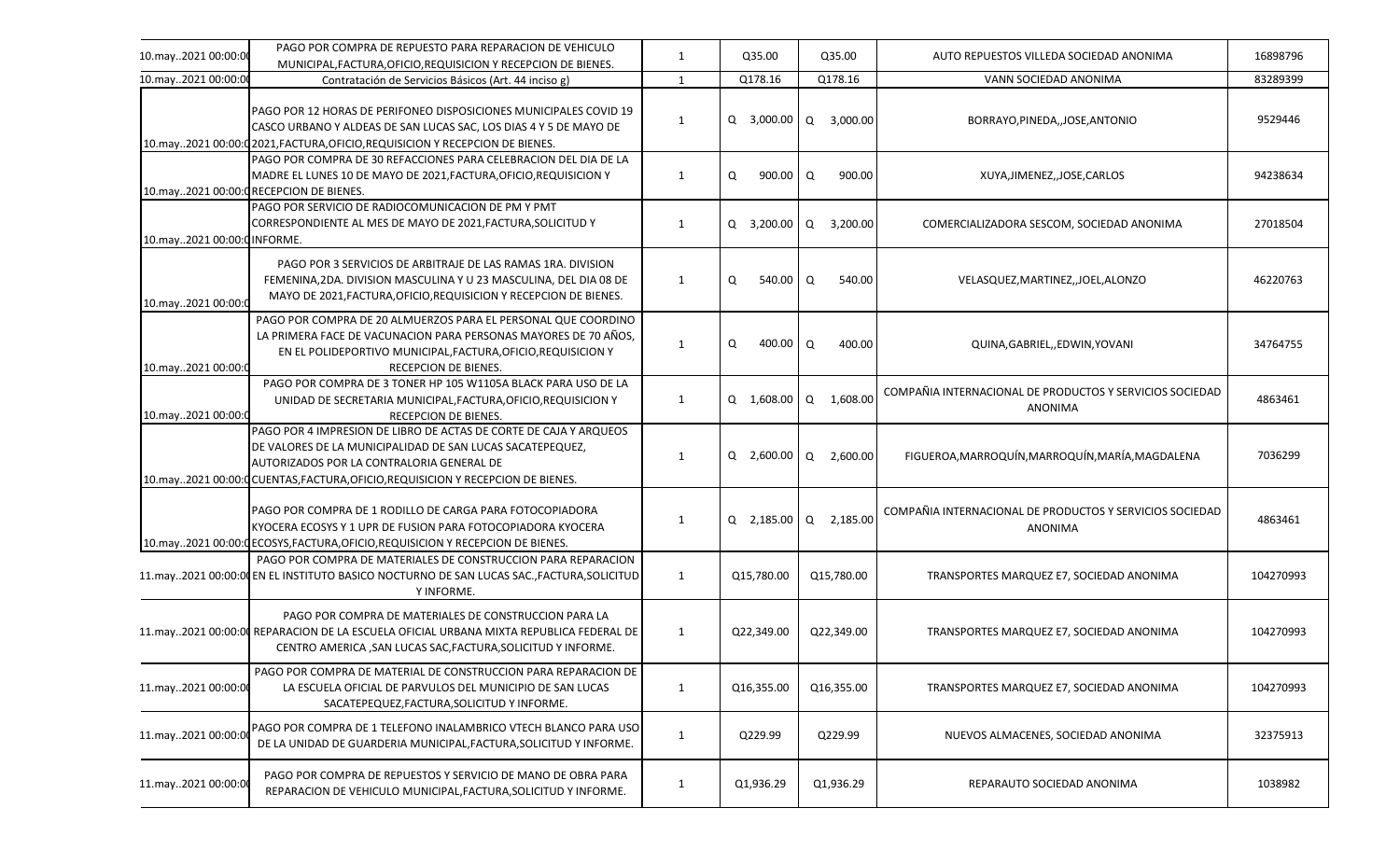| 11.may2021 00:00:00 | PAGO POR PUBLICACION DE ACTA MUNICIPAL NO.34-2021, PUNTO SEGUNDO.<br>DE (3/8) PAGINA EN DIARIO DE CENTRO AMERICA Y TIMBRE DE PRENSA.<br>COTIZACION Y SOLICITUD.                                                                                                                                                                                                                 | 1            | Q3,075.30  | Q3,075.30  | CCION GENERAL DEL DIARIO DE CENTRO AMERICA Y TIPOGRAFIA NACI | 57313008  |
|---------------------|---------------------------------------------------------------------------------------------------------------------------------------------------------------------------------------------------------------------------------------------------------------------------------------------------------------------------------------------------------------------------------|--------------|------------|------------|--------------------------------------------------------------|-----------|
|                     | PAGO POR SERVICIO DE ALINEACION ESTANDAR 0244BBS Y 4 BALANCEO DE<br>11.may2021 00:00:00 ARO A VEHICULO MUNICIPAL, FACTURA, OFICIO, REQUISICION Y RECEPCION DE<br>BIENES.                                                                                                                                                                                                        | $\mathbf{1}$ | Q270.00    | Q270.00    | HERRARTE, MUÑOZ,, CAMILO,                                    | 24787833  |
| 11.may2021 00:00:00 | PAGO POR COMPRA DE 6000 BOLSAS PLASTICAS PARA BASURA NEGRAS<br>35*50*3 Y 6000 BOLSAS PLASTICAS PARA BASURA NEGRAS 24*36*3, PARA<br>LIMPIEZA DE CALLES Y AVENIDAS DEL CASCO URBANO Y EN ACCESOS A<br>ALDEAS Y CASERIOS, FACTURA, OFICIO, REQUISICION Y RECEPCION DE BIENES.                                                                                                      | 1            | Q11,400.00 | Q11,400.00 | PÉREZ,LÓPEZ,,MIGUEL,                                         | 3635406   |
| 11.may2021 00:00:00 | PAGO POR COMPRA DE REPUESTOS Y SERVICIO PARA LA REPARACION DE<br>VEHICULO MUNICIPAL, FACTURA, OFICIO, REQUISICION Y RECEPCION DE<br>BIENES.                                                                                                                                                                                                                                     | 1            | Q361.80    | Q361.80    | CLUTCHES DE GUATEMALA, SOCIEDAD ANONIMA                      | 1536230   |
| 11.may2021 00:00:00 | PAGO POR SERVICIO MEDICO VETERINARIO, FACTURA, OFICIO, REQUISICION Y<br>RECEPCION DE BIENES.                                                                                                                                                                                                                                                                                    | 1            | Q430.00    | Q430.00    | BARRIOS, ORDOÑEZ, , PAULA, INES                              | 49984934  |
| 11.may2021 00:00:00 | PAGO POR COMPRA DE SIKALATEX 1/4 PARA ADHERENCIA DE CONCRETO<br>NUEVO CON CONCRETO ANDURECIDO, FACTURA, OFICIO, REQUISICION Y<br><b>RECEPCION DE BIENES.</b>                                                                                                                                                                                                                    | 1            | Q49.83     | Q49.83     | CORPORACION ACUARIO, SOCIEDAD ANONIMA                        | 63102676  |
|                     | PAGO POR COMPRA DE 12 SACOS DE CAL HORCALSA 20KG, PARA<br>11.may2021 00:00:00 INHUMACIONES EN CEMENTERIO MUNICIPAL, FACTURA, OFICIO, REQUISICION<br>Y RECEPCION DE BIENES.                                                                                                                                                                                                      | 1            | Q354.00    | Q354.00    | FFAC, SOCIEDAD ANONIMA                                       | 22216235  |
| 11.may2021 00:00:00 | PAGO POR COMPRA DE 10 MACHETES CON FUNDA, PARA PERSONAL<br>MUNICIPAL PARA EL MANTENIMIENTO DE AREA VERDE DE LAS PLANTAS DE<br>TRATAMIENTO DE AGUAS RESIDUALES, FACTURA, OFICIO, REQUISICION Y<br>RECEPCION DE BIENES.                                                                                                                                                           | 1            | Q750.00    | Q750.00    | AJCHE, TUCH, , FRANCISCO,                                    | 4127188   |
| 11.may2021 00:00:00 | PAGO POR COMPRA DE MATERIALES DE CONSTRUCCION PARA<br>REPARACIONES DE LA ESCUELA ORICIAL RURAL MIXTA CASERIO SAN<br>JOSE, FACTURA, SOLICITUD Y INFORME.                                                                                                                                                                                                                         | $\mathbf{1}$ | Q16,240.00 | Q16,240.00 | TRANSPORTES MARQUEZ E7, SOCIEDAD ANONIMA                     | 104270993 |
| 11.may2021 00:00:00 | PAGO POR COMPRAS DE 25 SACOS DE CEMENTO PARA TRABAJOS DE<br>CONSTRUCCION EN LA UNIDAD DEL PARQUE ECOLOGICO SENDEROS DE<br>ALUX, FACTURA, OFICIO, REQUISICION Y RECEPCION DE BIENES.                                                                                                                                                                                             | 1            | Q1,901.00  | Q1,901.00  | CORPORACION ACUARIO, SOCIEDAD ANONIMA                        | 63102676  |
| 11.may2021 00:00:00 | PAGO POR SERVICIO FUNERARIO DEL DIA 10 DE MAYO DE<br>2021, FACTURA, OFICIO, REQUISICION Y RECEPCION DE BIENES.                                                                                                                                                                                                                                                                  | 1            | Q1,500.00  | Q1,500.00  | CELADA, GARCIA, , JOSE, PEDRO                                | 2010240   |
| 11.may2021 00:00:00 | PAGO POR COMPRA DE 10 CUCHILLAS RETRACTIL 185MM CON 5<br>REPUESTOSPARA USO EN LA UNIDAD DE COMUNICACION<br>SOCIAL, FACTURA, OFICIO, REQUISICION Y RECEPCION DE BIENES.                                                                                                                                                                                                          | 1            | Q400.80    | Q400.80    | CORPORACION ACUARIO, SOCIEDAD ANONIMA                        | 63102676  |
| 11.may2021 00:00:00 | PAGO POR COMPRA DE 500 ADAPTADOR MACHO PVC DE 1/2,150<br>ADAPTADOR MACHO PVC DE 3/4,50 ADAPTADOR HEMBRA PVC 1/2 Y 50<br>ADAPTADOR HEMBRA PVC 3/4, PARA LOS DISTINTOS TRABAJOS QUE REALIZA<br>EL DEPARTAMENTO DE AGUA POTABLE EN EL MUNICIPIO DE SAN LUCAS<br>SACATEPEQUEZ Y PARA MANTENER EN STOCK EN ALMACEN<br>MUNICIPAL, FACTURA, OFICIO, REQUISICION Y RECEPCION DE BIENES. | 1            | Q572.50    | Q572.50    | FFAC, SOCIEDAD ANONIMA                                       | 22216235  |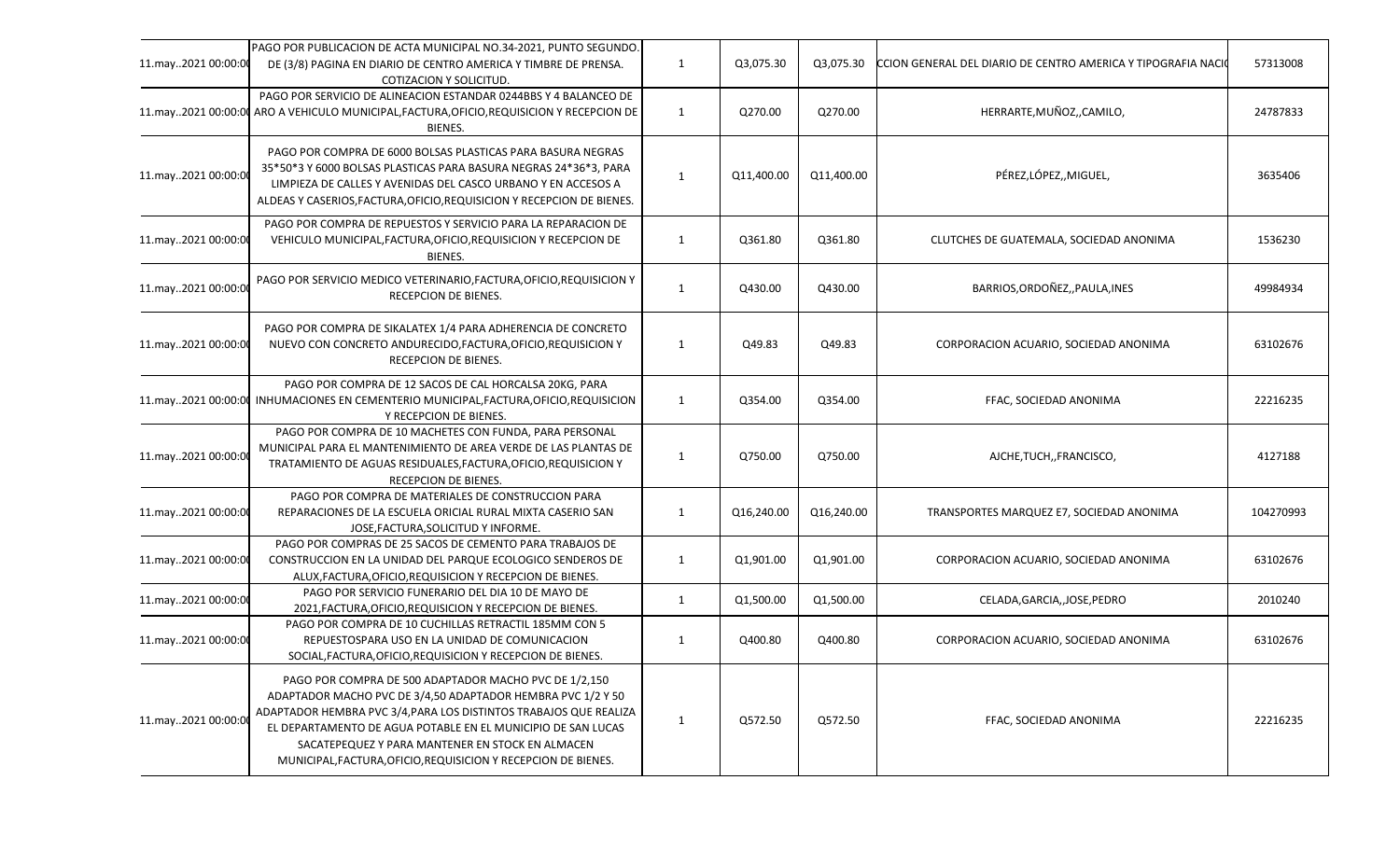| 13.may2021 00:00:00 | PAGO POR SERVICIO DE HOSPEDAJE PARA APLICACION WEB DE CONTROL DE<br>MULTAS POR UN AÑO EN EL PERIODO DE MAYO 2021 A ABRIL DE<br>2022, FACTURA, SOLICITUD Y INFORME.                                                                                                                                                                                                                                      | 1            | Q2,250.00  | Q2,250.00  | PEREZ, BENITO, , ELDER, MANUEL                                | 34764887  |
|---------------------|---------------------------------------------------------------------------------------------------------------------------------------------------------------------------------------------------------------------------------------------------------------------------------------------------------------------------------------------------------------------------------------------------------|--------------|------------|------------|---------------------------------------------------------------|-----------|
| 12.may2021 00:00:0  | PAGO POR COMPRA DE 1 DISCO DURO EXTERNO DE 2 TB MARCA SEAGATE,<br>MODELO EXPANSION, 1 MONITOR DE 22" MARCA AOC, MODELO 22B2, 2<br>MOUSE OPTICO MARCA IMEXX, 2 UPS, MARCA ORBITEC DE 750VA, 450W Y 1<br>TECLADO USB MARCA IMEXX, PARA USO EN OFICINA Y BACK UP, RESPALDO<br>DE DATOS RESGUARDO DE INFORMACION DIGITAL DE LA UNIDAD DE<br>CEMENTERIO, FACTURA, OFICIO, REQUISICION Y RECEPCION DE BIENES. | 1            | Q2,835.00  | Q2,835.00  | TECNOLOGIA, EQUIPOS Y SUMINISTROS, SOCIEDAD ANONIMA           | 101259247 |
| 12.may2021 00:00:0  | PAGO POR COMPRA DE 13 RADIO PORTATIL DIGITAL 400-470- MHZ 5W 64CH<br>MARCA KENWOOD SERIE<br>C0B21639,C0B21640,C0B21641,C0B21642,C0B21643,C0B21644,C0B21645,C0<br>B21646,C0B21647,C0B21648,C0B21586,C0B21587 Y C0B21588, PARA EL<br>PERSONAL DEL DEPARTAMENTO DE LA POLICIA MUNICIPAL DE<br>TRANSITO, FACTURA, OFICIO, REQUISICION Y RECEPCION DE BIENES.                                                | 1            | Q24,570.00 | Q24,570.00 | COMERCIALIZADORA SESCOM, SOCIEDAD ANONIMA                     | 27018504  |
| 12.may2021 00:00:00 | PAGO POR COMPRA DE REPUESTOS PARA REPARACION DE VEHICULOS<br>MUNICIPALES, FACTURA, OFICIO, REQUISICION Y RECEPCION DE BIENES.                                                                                                                                                                                                                                                                           | 1            | Q1,300.00  | Q1,300.00  | AÑIA COMERCIAL E INDUST. ELECTRO DIESEL DE GUAT. SOCIEDAD ANO | 575410    |
| 12.may2021 00:00:00 | PAGO POR COMPRA DE REPUESTOS PARA LA REPARACION DE MOTOCICLETAS<br>MUNICIPALES, FACTURA, OFICIO, REQUISICION Y RECEPCION DE BIENES.                                                                                                                                                                                                                                                                     | 1            | Q720.00    | Q720.00    | AÑIA COMERCIAL E INDUST. ELECTRO DIESEL DE GUAT. SOCIEDAD ANO | 575410    |
| 12.may2021 00:00:00 | PAGO POR COMPRA DE SUMINISTROS PARA HIDRATACION DE LOS<br>DIFERENTES GRUPOS DE NIÑOS Y NIÑAS, JOVENES QUE FORMAN LAS<br>DISCIPLINAS DEPORTIVAS QUE IMPARTE LA ACADEMIA MUNICIPAL DE SAN<br>LUCAS SACATEPEQUEZ, FACTURA, OFICIO, REQUISICION Y RECEPCION DE<br>BIENES.                                                                                                                                   | $\mathbf{1}$ | Q1,600.00  | Q1,600.00  | ENVASADO EN LINEA, SOCIEDAD ANONIMA                           | 2549547K  |
| 11.may2021 00:00:00 | PAGO POR 20 REPARACIONES COMPLETAS DE LAMPARAS EN DIFERENTES<br>AREAS DEL MUNICIPIO, 25 REPARACIONES SENCILLAS DE LAMPARAS EN<br>DIFERENTES AREAS DEL MUNICIPIO,4 INSTALACIONES DE LAMPARAS NUEVAS<br>EN DIFERENTES AREAS DEL MUNICIPIO Y 2 REPARACIONES DE LAMPARAS<br>COMPLETAS SOBRE LA CARRETERA, FACTURA, OFICIO, REQUISICION Y<br>RECEPCION DE BIENES.                                            | 1            | Q6,700.00  | Q6,700.00  | JUAREZ, ORELLANA,, VICTORIANO,                                | 42116473  |
| 11.may2021 00:00:00 | PAGO POR CERTIFICACION DE LA PROPIEDAD EN EL REGISTRO GENERAL DE LA<br>PROPIEDAD, PARA INVESTIGACIONES<br>CATASTRALES, FACTURA, OFICIO, REQUISICION Y RECEPCION DE BIENES.                                                                                                                                                                                                                              | 1            | Q50.00     | Q50.00     | REGISTRO GENERAL DE LA PROPIEDAD ZONA CENTRAL                 | 7756437   |
|                     | PAGO POR COMPRA ARTICULOS Y SUMINIISTROSA DE LIMPIEZA, MANGUERAS<br>11.may2021 00:00:00 PARA USO DE HIDROLAVADORA, FACTURA, OFICIO, REQUISICION Y RECEPCION<br>DE BIENES.                                                                                                                                                                                                                               | 1            | Q1,224.68  | Q1,224.68  | CORPORACION ACUARIO, SOCIEDAD ANONIMA                         | 63102676  |
| 11.may2021 00:00:00 | PAGO POR COMPRA DE 2 CILINDROS DE GAS UNO DE 25 LIBRAS Y OTRO DE 35<br>LIBRAS, PARA EL USO Y REALIZACION DE ALIMENTOS PARA ADULTOS<br>MAYORES QUE ASISTEN AL EDIFICIO DE ATENCION AL ADULTO MAYOR,<br>CORRESPONDIENTE AL MES DE MAYO DE 2021.FACTURA, OFICIO, REQUISICION<br>Y RECEPCION DE BIENES.                                                                                                     | 1            | Q288.00    | Q288.00    | TROPIGAS DE GUATEMALA, SOCIEDAD ANONIMA                       | 2839113   |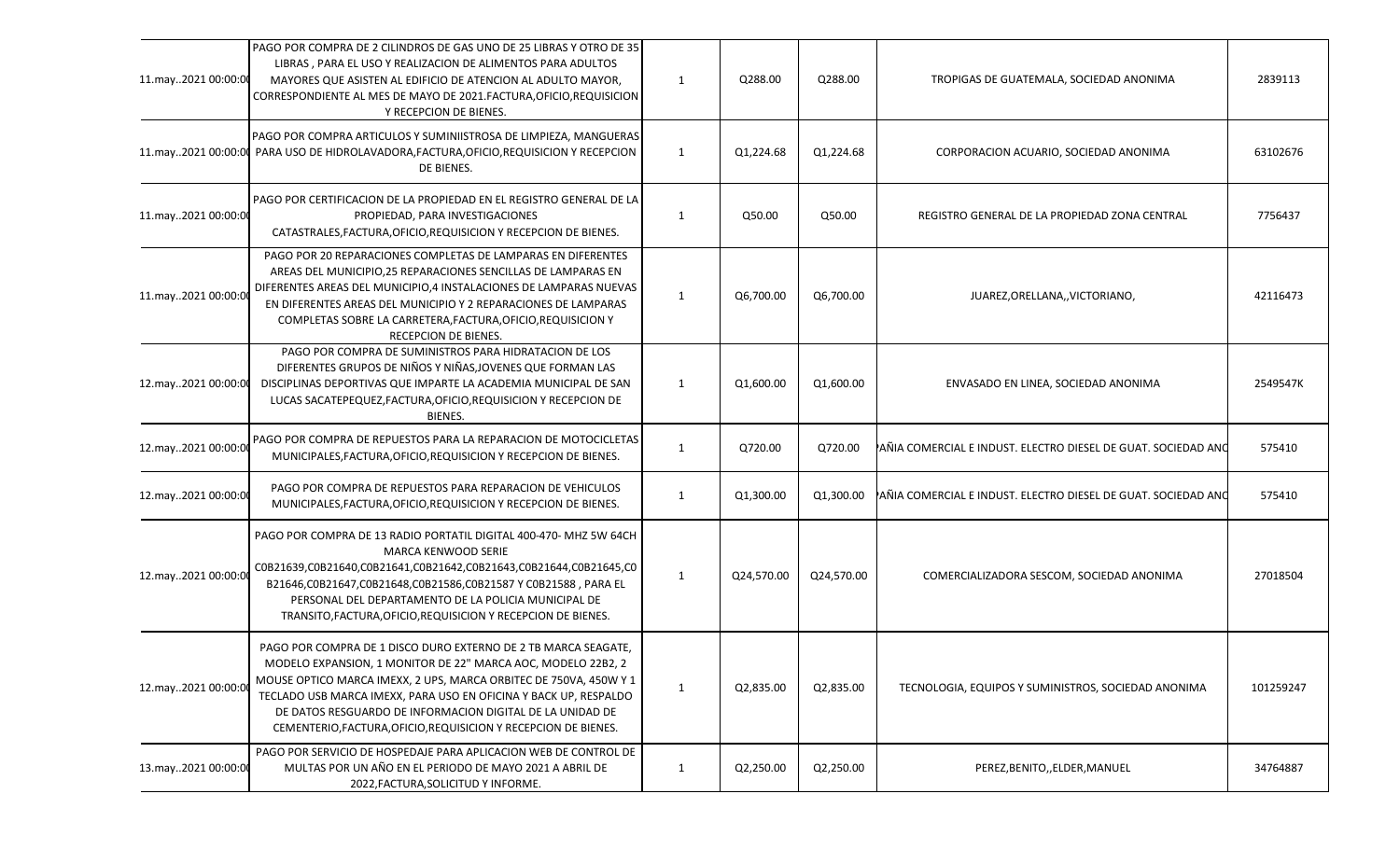| 13.may2021 00:00:00 | PAGO POR RENTA DE RODO COMPACTADOR PRMRC-2103 POR 1 SEMANA<br>DEL 12/05/2021 AL 19/05/2021, PARA COMPACTACION DE MATERIAL<br>SELECTO, PARA COLOCACION ADOQUIN EN LOTIFICACION<br>MONTEZUMA, FACTURA, OFICIO, REQUISICION Y RECEPCION DE BIENES. | 1            | Q2,400.00   | Q2,400.00             | ANLEU, DE LEON, , LUIS, ALFREDO                   | 60722932 |
|---------------------|-------------------------------------------------------------------------------------------------------------------------------------------------------------------------------------------------------------------------------------------------|--------------|-------------|-----------------------|---------------------------------------------------|----------|
| 13.may2021 00:00:00 | PAGO POR COMPRA DE REPUESTO PARA REPARACION DE PIEZA DAÑADA DE<br>MAQUINARIA DE LA DIRECCION MUNICIPAL DE<br>PLANIFICACION, FACTURA, OFICIO, REQUISICION Y RECEPCION DE BIENES.                                                                 | 1            | Q275.00     | Q275.00               | CABRERA, MEJIA,, PEDRO,                           | 16933141 |
| 13.may2021 00:00:00 | PAGO POR COMPRA DE REPUESTO PARA REPARACION DE<br>RETROEXCAVADORA DE LA MUNICIPALIDAD DE SAN LUCAS<br>SAC, FACTURA, OFICIO, REQUISICION Y RECEPCION DE BIENES.                                                                                  | 1            | Q60.00      | Q60.00                | RODRIGUEZ, PEREZ,, SILVIA, JOSEFINA               | 2021300K |
| 13.may2021 00:00:00 | PAGO POR COMPRA DE 4 SIKABOOM 0.35KG PARA UNIR SILLETAS CON LA<br>TUBERIA QUE SE INSTALARA EN PROYECTO<br>MUNICIPAL, FACTURA, OFICIO, REQUISICION Y RECEPCION DE BIENES.                                                                        | 1            | Q<br>404.00 | Q<br>404.00           | FFAC, SOCIEDAD ANONIMA                            | 22216235 |
| 13.may2021 00:00:00 | PAGO POR COMPRA DE 1 SILLA EJECUTIVA CON BRAZOS, RESPALDO DE MALLA<br>Y ASIENTO DE TELA, BASE CO 5 RODOS DOBLES, PARA USO DE UNIDAD DE<br>SECRETARIA MUNICIPAL, FACTURA, OFICIO, REQUISICION Y RECEPCION DE<br><b>BIENES.</b>                   | 1            | Q<br>699.00 | Q<br>699.00           | DELGADO,,, VENANCIO, LUIS                         | 39854760 |
| 13.may2021 00:00:00 | PAGO POR SERVICIO DE INTERNET NO. REF.7830-1676.UBICADO EN<br>DEPARTAMENTO DE POLICIA MUNICIPAL DE<br>TRANSITO, FACTURA, OFICIO, REQUISICION Y RECEPCION DE BIENES.                                                                             | 1            | Q<br>110.00 | Q<br>110.00           | TELECOMUNICACIONES DE GUATEMALA, SOCIEDAD ANONIMA | 9929290  |
| 13.may2021 00:00:00 | Contratación de Servicios Básicos (Art. 44 inciso g)                                                                                                                                                                                            | $\mathbf{1}$ | Q568.52     | Q568.52               | TELECOMUNICACIONES DE GUATEMALA, SOCIEDAD ANONIMA | 9929290  |
| 14.may2021 00:00:00 | PAGO POR SERVICIO DE HOSPEDAJE PARA APLICACION WEB DE CONTROL DE<br>INVENTARIOS DE ACTIVOS FIJOS POR SEIS MESES EN EL PERIODO DE MAYO<br>2021 A OCTUBRE DE 2021, FACTURA, OFICIO, REQUISICION Y RECEPCION DE<br><b>BIENES.</b>                  | 1            | Q675.00     | Q675.00               | PEREZ, BENITO, , ELDER, MANUEL                    | 34764887 |
| 14.may2021 00:00:00 | PAGO POR 100 TIEMPOS DE COMIDA A EMERSON LOPEZ, MYNOR SURUY Y<br>ANTONI AGUILAR DEL EQUIPO ADM SAN LUCAS DEL 05 AL 24 DE ABRIL DE<br>2021, FACTURA, OFICIO, REQUISICION Y RECEPCION DE BIENES.                                                  | $\mathbf{1}$ | Q2,000.00   | Q2,000.00             | QUINA, TUYUC, , PEDRO, ABLER                      | 26408090 |
| 14.may2021 00:00:0  | PAGO POR COMPRA DE SACOS DE CEMENTO UGC 4060 42.5KG, PARA LA<br>CONSTRUCCION DE UN MURO PERIMETRAL EN LA UNIDAD DEL PARQUE<br>ECOLOGICO SENDEROS DE ALUX, FACTURA, OFICIO, REQUISICION Y RECEPCION<br>DE BIENES.                                | 1            | Q1,880.00   | Q1,880.00             | FFAC, SOCIEDAD ANONIMA                            | 22216235 |
| 14.may2021 00:00:0  | PAGO POR COMPRA DE MATERIALES Y ACCESORIOS PARA CONEXION DE<br>AGUA POTABLE Y DE DRENAJE PARA LAS PILAS, LAVAMANOS Y LAVATRASTOS<br>DEL HOTEL SENDEROS DE ALUX , FACTURA, OFICIO, REQUISICION Y RECEPCION<br>DE BIENES.                         | 1            |             | Q 2,423.69 Q 2,423.69 | ALVAREZ,LEIVA,,KARLA,MARIA                        | 26277026 |
| 14.may2021 00:00:00 | PAGO POR COMPRA DE MATERIAL DE CONSTRUCCION PARA CONSTRUCCION<br>DE UNA MALLA PERIMETRAL EN LA UNIDAD DEL PARQUE ECOLOGICO<br>SENDEROS DE ALUX, FACTURA, OFICIO, REQUISICION Y RECEPCION DE BIENES.                                             | $\mathbf{1}$ | Q2,566.02   | Q2,566.02             | FFAC, SOCIEDAD ANONIMA                            | 22216235 |
|                     | PAGO POR COMPRA DE 10 REFACCIONES PARA LOS INTEGRANTES DE LOS<br>14.may2021 00:00:00 EQUIPOS DE LA 1RA. FEMENINA,2DA. MASCULINA Y U23 MASCULINA DE ADM<br>SAN LUCAS, FACTURA, OFICIO, REQUISICION Y RECEPCION DE BIENES.                        | 1            | Q510.00     | Q510.00               | QUINA, GABRIEL, , EDWIN, YOVANI                   | 34764755 |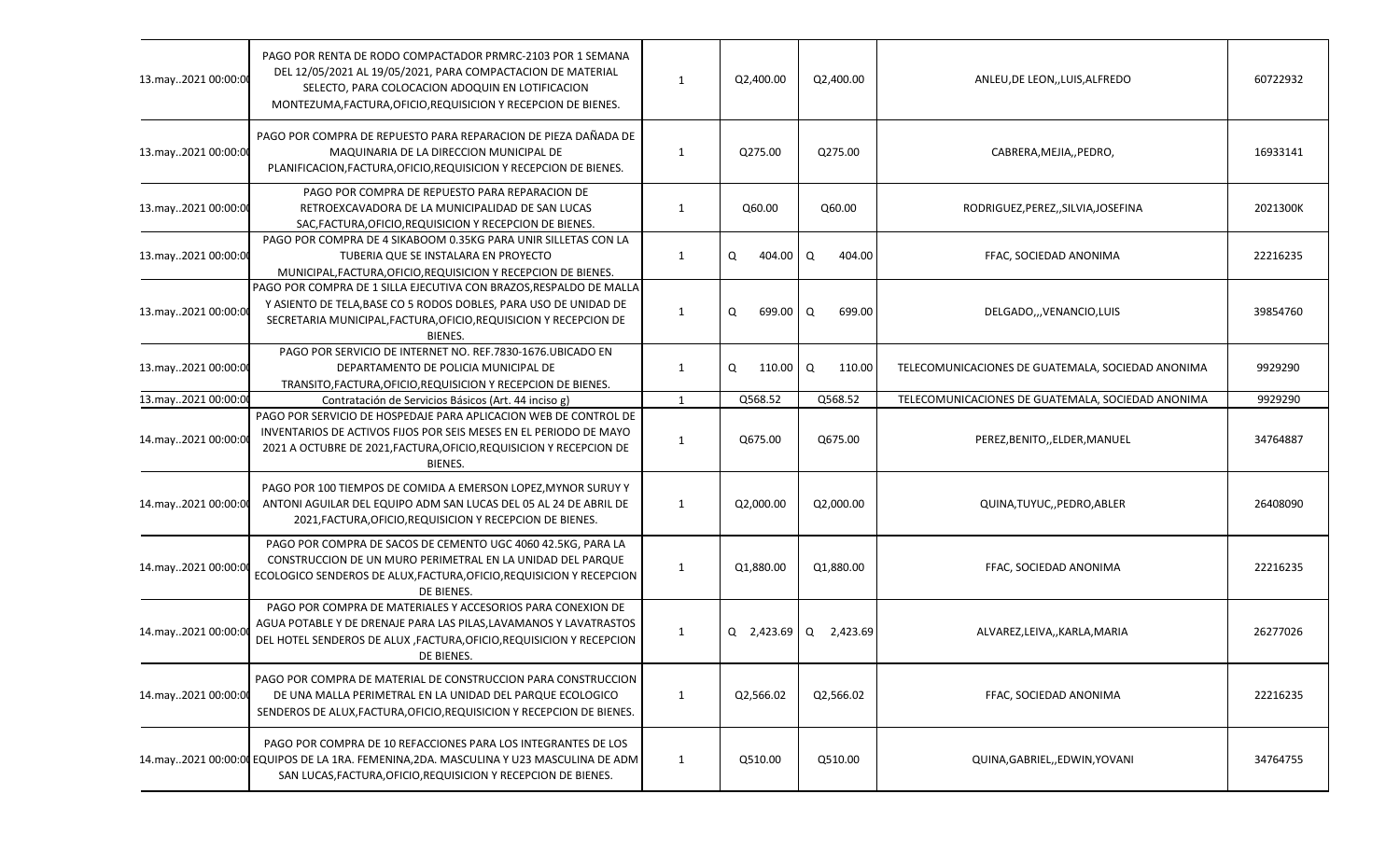|                     | PAGO POR COMPRA DE 30 BEBIDAS HIDRATANTES PARA JUGADORES DE<br>14.may2021 00:00:00 DIFERENTES CATEGORIAS DE SAN LUCAS SAC, FACTURA, OFICIO, REQUISICION Y<br>RECEPCION DE BIENES.                                                                                                                                                                                                                                                         | $\mathbf{1}$ | Q270.00      | Q270.00       | URIZAR, VILLATORO,, NANCY, PATRICIA                                           | 42477891  |
|---------------------|-------------------------------------------------------------------------------------------------------------------------------------------------------------------------------------------------------------------------------------------------------------------------------------------------------------------------------------------------------------------------------------------------------------------------------------------|--------------|--------------|---------------|-------------------------------------------------------------------------------|-----------|
| 14.may2021 00:00:00 | PAGO POR COMPRA DE 50 ABRAZADERA DOMICILIAR 2" X 3/4, 30<br>ABRAZADERA DOMICILIAR 3" X 3/4" Y 10 ABRAZADERA COMICILIAR 4" X 3/4"<br>PARA LOS DIFERENTES TRABAJOS QUE REALIZA LA UNIDAD DE AGUAS EN EL<br>MUNICIPIO DE SAN LUCAS SACATEPEQUEZ, FACTURA, OFICIO, REQUISICION Y<br>RECEPCION DE BIENES.                                                                                                                                      | 1            | Q4,739.10    | Q4,739.10     | P.V.C. GERFOR GUATEMALA, SOCIEDAD ANONIMA                                     | 16897560  |
| 14.may2021 00:00:00 | PAGO POR COMPRA DE 30 UNION DE COMPRESION DE 3/4",30 UNION DE<br>COMPRESION DE 1",30 UNION DE COMPRESION DE 1/2",30 UNION DE<br>COMPRESION DE 2", 25 UNION DE COMPRESION DE 3" Y 10 UNION DE<br>COMPRESION DE 4", PARA LOS DISTINTOS TRABAJOS QUE REALIZA EL<br>DEPARTAMENTO DE AGUA POTABLE EN EL MUNICIPIO DE SAN LUCAS<br>SACATEPEQUEZ Y MANTENER EN STOCK EN BODEGA<br>MUNICIPAL, FACTURA, OFICIO, REQUISICION Y RECEPCION DE BIENES. | $\mathbf{1}$ | Q14,580.40   | Q14,580.40    | P.V.C. GERFOR GUATEMALA, SOCIEDAD ANONIMA                                     | 16897560  |
| 17.may2021 00:00:0  | PAGO POR COMPRAS DE 3 CILINDROS DE OXIGENO MEDICO E Y 3 W.OPL-821<br>REGULADOR PARA CILINDRO DE OXIGENO TIPO E, FACTURA.                                                                                                                                                                                                                                                                                                                  | $\mathbf{1}$ | Q 5,025.00   | Q<br>5,025.00 | PRODUCTOS DEL AIRE DE GUATEMALA, SOCIEDAD ANONIMA                             | 8372977   |
| 17.may2021 00:00:00 | PAGO POR 2 SERVICIOS DE ARBITRAJE DE LOS PARTIDOS ADM SAN LUCAS VS<br>GUATEMALA DE LA PRIMERA DIVISION FEMENINA Y ADM SAN LUCAS VS<br>TECPAN DE LA SEGUNDA DIVISION MASCULINA, FACTURA, SOLICITUD Y<br>INFORME.                                                                                                                                                                                                                           | $\mathbf{1}$ | Q 2,000.00   | Q<br>2,000.00 | BRAN, CAMEY, , ALEJANDRO,                                                     | 8582483   |
| 17.may2021 00:00:00 | PAGO POR CUOTA ORDINARIA CORRESPONDIENTE AL MES DE MAYO DE<br>2021, FACTURA, OFICIO, REQUISICION Y RECEPCION DE BIENES.                                                                                                                                                                                                                                                                                                                   | $\mathbf{1}$ | Q 3,000.00   | Q<br>3,000.00 | ASOCIACION NACIONAL DE MUNICIPALIDADES DE LA REPUBLICA DE<br><b>GUATEMALA</b> | 3132978   |
| 17.may2021 00:00:00 | PAGO POR SERVICIO DE REPARACION DE PANEL ELECTRIFICADOR KR-8000<br>PLUS CON FUNCION DE ACTIVACION A DISTANCIA, CON CAPACIDAD DE<br>ELCTRIFICAR 10000 METROS Y UN CONSUMO MINIMO DE 280 MJ.UBICADO<br>EN BUNGALOS DE LA MUNICIPALIDAD DE SAN LUCAS<br>SAC, FACTURA, OFICIO, REQUISICION Y RECEPCION DE BIENES.                                                                                                                             | 1            | Q 4,500.00   | Q<br>4,500.00 | RED EXTEL, SOCIEDAD ANONIMA                                                   | 67961215  |
| 17.may2021 00:00:00 | PAGO POR COMPRA DE 3 PLOMOS DE 8 ONZAS,5 CINTAS METRICAS DE FIBRA<br>DE VIDRIO DE 60MTS Y 5 PLEXOMETROS DE 8 MTS,<br>FACTURA, OFICIO, REQUISICION Y RECEPCION DE BIENES.                                                                                                                                                                                                                                                                  | $\mathbf{1}$ | $Q$ 1,435.00 | Q 1,435.00    | NOVEX, SOCIEDAD ANONIMA                                                       | 25917579  |
| 17.may2021 00:00:00 | PAGO POR SERVICIO DE PARQUEO PARA EL RESGUARDO DE VEHICULO<br>MUNICIPAL, FACTURA, OFICIO, REQUISICION Y RECEPCION DE BIENES.                                                                                                                                                                                                                                                                                                              | $\mathbf{1}$ | Q<br>6.00    | Q<br>6.00     | GABRIEL ESTUARDO CASASOLA REYES Y COPROPIEDAD                                 | 85492094  |
| 17.may2021 00:00:00 | PAGO POR SERVICIO DE PARQUEO PARA RESGUARDO DE VEHICULO<br>MUNICIPAL, FACTURA, OFICIO, REQUISICION Y RECEPCION DE BIENES.                                                                                                                                                                                                                                                                                                                 | 1            | Q<br>5.00    | Q<br>5.00     | PARQUEO JUAN SALVADOR, SOCIEDAD ANONIMA                                       | 106661175 |
| 17.may2021 00:00:00 | PAGO POR COMPRA DE MATERIALES PARA INSTALACIONES ELECTRICAS EN<br>CHURRASQUERAS Y DIFERENTES PUNTOS EN LA UNIDAD DEL PARQUE<br>ECOLOGICO SENDEROS DE ALUX, FACTURA, OFICIO, REQUISICION Y RECEPCION<br>DE BIENES.                                                                                                                                                                                                                         | 1            | Q7,081.35    | Q7,081.35     | ELECTROMA DE GUATEMALA, SOCIEDAD ANONIMA                                      | 98607154  |
| 17.may2021 00:00:00 | PAGO POR COMPRA DE 4 TRAJES DE HULE CON RESPALDO SINTETICO, CON<br>CAPUCHA INCORPORADA, CHUMPA Y PANTALON TALLA M, 4 PARES DE BOTAS<br>DE HULE, FACTURA, SOLICITUD.                                                                                                                                                                                                                                                                       | 1            | Q1,232.00    | Q1,232.00     | ALMACEN EL TIGRE SOCIEDAD ANONIMA                                             | 3377091   |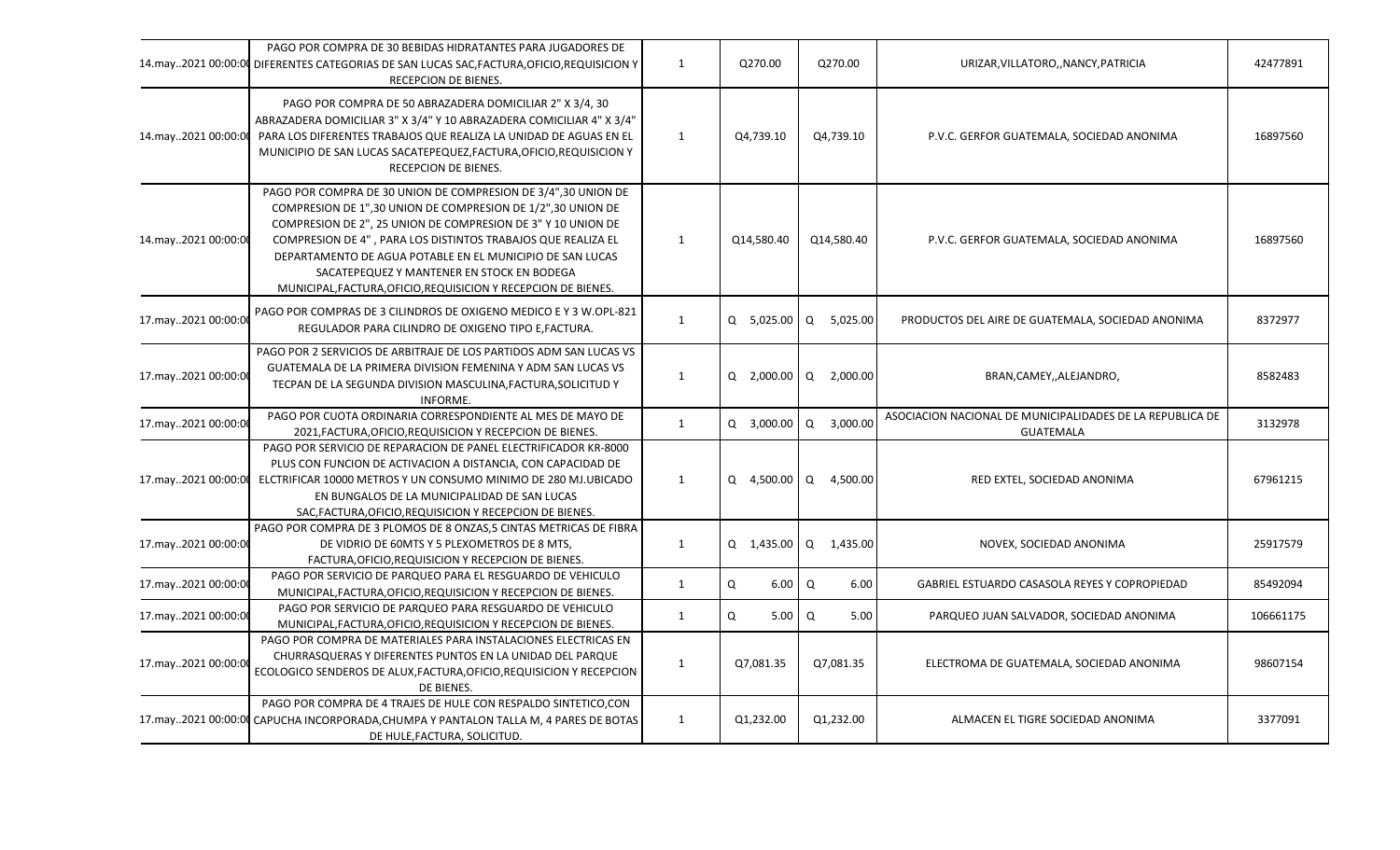| 18.may2021 00:00:0  | PAGO POR COMPRA DE 272 BOYAS DE POLIETILENO INCLUYE 4 CLAVOS DE<br>21.5 X 21.5 C 6.8, PARA COLOCACION DE TUMULOS EN DIFERENTES CALLES Y<br>AVENIDAS DEL MUNICIPIO DE SAN LUCAS<br>SACATEPEQUEZ, FACTURA, OFICIO, REQUISICION Y RECEPCION DE BIENES.                           | $\mathbf{1}$ |          | Q 24,752.00   Q 24,752.00 |                |             | ALVAREZ, LEIVA, , KARLA, MARIA                    | 26277026 |
|---------------------|-------------------------------------------------------------------------------------------------------------------------------------------------------------------------------------------------------------------------------------------------------------------------------|--------------|----------|---------------------------|----------------|-------------|---------------------------------------------------|----------|
| 18.may2021 00:00:0  | PAGO POR COMPRA DE 100 TIMBRES NOTARIALES DE Q.11, 100 TIMBRES<br>FISCALES DE Q.5.00 Y 500 TIMBRES FISCALES DE Q.<br>0.50, FACTURA, OFICIO, REQUISICION Y RECEPCION DE BIENES.                                                                                                | $\mathbf{1}$ |          | Q 1,850.00                |                | Q 1,850.00  | CARRERA, ALVIZURES, PORRAS, MARIA, FLORA          | 268135   |
| 18.may2021 00:00:0  | PAGO POR COMPRA DE 50 TORNILLOS CARROCERIA DE 3/8X3", 50 TUERCA DE<br>3/8" ROSCA ORDINARIA Y 50 ROLDANA DE 3/8", PARA REPARACION DE<br>PUENTES QUE CONECTAN A LA ALDEA ZORZOYA CON ALDEA CHOACORRAL,<br>DE SAN LUCAS SAC, FACTURA, OFICIO, REQUISICION Y RECEPCION DE BIENES. | $\mathbf{1}$ | Q        | $72.50$ Q                 |                | 72.50       | CORPORACION ACUARIO, SOCIEDAD ANONIMA             | 63102676 |
| 18.may2021 00:00:0  | PAGO POR COMPRA DE 7 ADAPTADOR MACHO PVC DE 1/2", 7 TAPON<br>HEMBRA PVC LISO DE 1/2,5 CINTA TEFLON DE 3/4 X 7, ETROS Y 2 CODO<br>GALVANIZADO 1/2 X 90, FACTURA, OFICIO, REQUISICION Y RECEPCION DE<br>BIENES.                                                                 | $\mathbf{1}$ | Q        | $41.30 \mid Q$            |                | 41.30       | CORPORACION ACUARIO, SOCIEDAD ANONIMA             | 63102676 |
| 18.may2021 00:00:0  | PAGO POR COMPRA DE REPUESTO PARA REPARACION DE LA ENGRASADORA<br>MUNICIPAL, FACTURA, OFICIO, REQUISICION Y RECEPCION DE BIENES.                                                                                                                                               | $\mathbf{1}$ | Q        | $60.00 \quad Q$           |                | 60.00       | MORALES, MAZARIEGOS, , HUGO, RENE                 | 984967K  |
| 18.may2021 00:00:00 | PAGO POR COMPRA DE COMPUTADORA DE ESCRITORIO PROCESADOR CORE<br>i3-9100F/MONITOR LED ACER/TECLADO/MEMORIA RAM DDR4 4GB/TARJETA<br>DE VIDEO 1GB Y 1 IMPRESORA EPSON MULTIFUNCIONAL 3110<br>ECOTANK, FACTURA, OFICIO, REQUISICION Y RECEPCION DE BIENES.                        | $\mathbf{1}$ |          | Q 5,575.00 Q 5,575.00     |                |             | MURALLES, BARRAZA,, WENDY, PAOLA                  | 38970767 |
| 18.may2021 00:00:00 | PAGO POR COMPRA DE REPUESTOS PARA LA REPARACION DE CAMION<br>MUNICIPAL, FACTURA, OFICIO, REQUISICION Y RECEPCION DE BIENES.                                                                                                                                                   | $\mathbf{1}$ |          | Q 1,266.00                | $\Omega$       | 1,266.00    | MORALES, MAZARIEGOS, , HUGO, RENE                 | 984967K  |
| 18.may2021 00:00:00 | PAGO POR SERVICIO DE PULIDO DE INTERIOR DE TANQUE DE AGUA Y<br>APLICACION DE PINTURA A INTERIOR DE TANQUE ELEVADO DE 68m3<br>.FACTURA.                                                                                                                                        | $\mathbf{1}$ |          | Q 16,800.00               |                | Q 16,800.00 | CHOY,,,JUAN,CARLOS                                | 14204991 |
| 18.may2021 00:00:0  | PAGO POR COMPRA DE 15 SPRAY SPLENDOR AZUL Y 15 SPRAY SPLENDOR<br>ROJO PARA COLOCACION DE PUNTOS DE MARCAJE AL MOMENTO DE SACAR<br>TOPOGRAFIAS DE LA MUNICIPALIDAD DE SAN LUCAS<br>SAC, FACTURA, OFICIO, REQUISICION Y RECEPCION DE BIENES.                                    | $\mathbf{1}$ | $\Omega$ | 360.00                    | Q              | 360.00      | FFAC, SOCIEDAD ANONIMA                            | 22216235 |
| 18.may2021 00:00:00 | PAGO POR COMPRA DE 2 SELLO REDONDO AUTOMATICO R-532, PARA USO<br>DE LA DIRECCION MUNICIPAL DE INFORMATICA, FACTURA, SOLICITUD Y<br><b>INFORME</b>                                                                                                                             | 1            | Q        | 180.00                    | $\Omega$       | 180.00      | CULAJAY, REYES, , JORGE, FERNANDO                 | 24805092 |
| 18.may2021 00:00:00 | Contratación de Servicios Básicos (Art. 44 inciso g)                                                                                                                                                                                                                          | 1            | Q        | 578.24                    | $\Omega$       | 578.24      | TELECOMUNICACIONES DE GUATEMALA, SOCIEDAD ANONIMA | 9929290  |
| 18.may2021 00:00:00 | Contratación de Servicios Básicos (Art. 44 inciso g)                                                                                                                                                                                                                          | $\mathbf{1}$ | $\Omega$ | 344.70                    | $\overline{a}$ | 344.70      | TELECOMUNICACIONES DE GUATEMALA, SOCIEDAD ANONIMA | 9929290  |
| 19.may2021 00:00:00 | PAGO POR COMPRA DE 2 DISPENSADOR DE PARED PARA GEL Y 2 LIMPIA<br>VIDRIOS ESPECIAL EXTENDIBLE, FACTURA, OFICIO, REQUISICION Y RECEPCION<br>DE BIENES.                                                                                                                          | $\mathbf{1}$ | $\Omega$ | 680.00                    | $\mathsf Q$    | 680.00      | RM SPECIALITIES GUATEMALA SOCIEDAD ANONIMA        | 90953975 |
| 19.may2021 00:00:00 | PAGO POR COMPRA DE 12 TABLAS DE PINO RUSTICO DE<br>1"X12"X10", FACTURA, OFICIO, REQUISICION Y RECEPCION DE BIENES.                                                                                                                                                            | $\mathbf{1}$ | Q        | 834.00 Q                  |                | 834.00      | MASELLI, DE LA ROCA,, RAUL, JOSE                  | 647454   |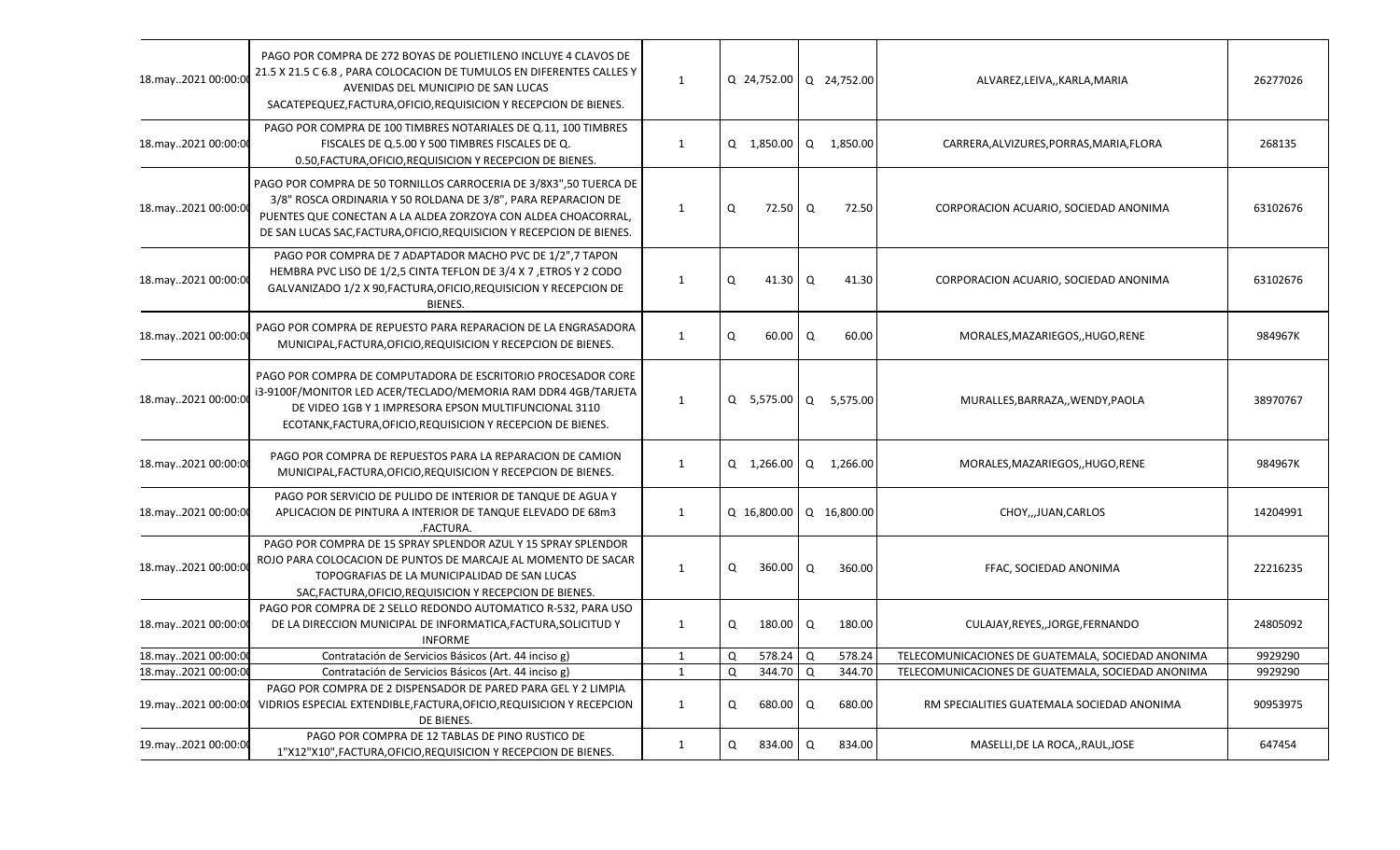| 19.may2021 00:00:00 | PAGO POR 6 CISTERNAS DE AGUA POTABLE DE 2000 GALONES EN PLANTA,<br>PARA EL ABASTECIMIENTO DE LA ZONA 2 DE SAN LUCAS<br>SACATEPEQUEZ, FACTURA, OFICIO, REQUISICION Y RECEPCION DE BIENES.                                                                   | $\mathbf{1}$ | Q | 432.00 Q         |   | 432.00                | AGUAS DE SAN LUCAS SOCIEDAD ANONIMA           | 8442657  |
|---------------------|------------------------------------------------------------------------------------------------------------------------------------------------------------------------------------------------------------------------------------------------------------|--------------|---|------------------|---|-----------------------|-----------------------------------------------|----------|
| 19.may2021 00:00:00 | PAGO POR COMRPA DE 30 TABLAS DE 3" X 3" X 10" PINO<br>RUSTICO, FACTURA, OFICIO, REQUISICION Y RECEPCION DE BIENES.                                                                                                                                         | $\mathbf{1}$ |   | Q1,564.20        |   | Q1,564.20             | MASELLI, DE LA ROCA,, RAUL, JOSE              | 647454   |
| 19.may2021 00:00:0  | PAGO POR COMPRA DE 100 CAJAS DE PAPEL HIGIENICO JUMBO WHITE<br>COTTON 6 ROLLOS 1 HOJA, PARA LOS SANITARIOS DE LA UNIDAD DE PARQUE<br>ECOLOGICO SENDEROS DE ALUX, FACTURA, OFICIO, REQUISICION Y RECEPCION<br>DE BIENES.                                    | $\mathbf{1}$ |   |                  |   | Q 6,900.00 Q 6,900.00 | RM SPECIALITIES GUATEMALA SOCIEDAD ANONIMA    | 90953975 |
| 19.may2021 00:00:0  | PAGO POR COMPRA DE ACCESORIOS PARA EL MANTENIMIENTO Y<br>REPARACION DE TUBERIA DE DISTRIBUCION DE LOS SISTEMAS DE AGUA<br>POTABLE DEL MUNICIPIO DE SAN LUCAS<br>SACATEPEQUEZ, FACTURA, OFICIO, REQUISICION Y RECEPCION DE BIENES.                          | $\mathbf{1}$ |   | $Q$ 5,364.80 $Q$ |   | 5,364.80              | P.V.C. GERFOR GUATEMALA, SOCIEDAD ANONIMA     | 16897560 |
| 19.may2021 00:00:00 | PAGO POR COMPRA DE 7 TAPON HEMBRA PVC CON ROSCA DE<br>1/2, FACTURA, OFICIO, REQUISICION Y RECEPCION DE BIENES.                                                                                                                                             | $\mathbf{1}$ | Q | 29.75            | Q | 29.75                 | CORPORACION ACUARIO, SOCIEDAD ANONIMA         | 63102676 |
| 19.may2021 00:00:00 | PAGO POR PUBLICIDAD INCLUIDA EN LA REVISTA EL SAN LUQUEÑO,<br>CORRESPONDIETNE AL MES DE MAYO DE 2021, FACTURA, OFICIO, REQUISICION<br>Y RECEPCION DE BIENES.                                                                                               | $\mathbf{1}$ |   |                  |   | Q 1,500.00 Q 1,500.00 | PEREZ, CRUZ, HECTOR, ENRIQUE                  | 129542   |
| 20.may2021 00:00:0  | PAGO POR COMPRA DE 1 INMOVILIZADOR ACROMIOCLAVICULA PARA EL<br>SEÑOR ALDO ZAMORA QUIEN PERTENECE AL PROGRAMA MUNICIPAL DE<br>CICLISMO, QUIEN SUFRIO UN ACCIDENTE EL DIA DOMINGO 16 DE MAYO DE<br>2021, FACTURA, OFICIO, REQUISICION Y RECEPCION DE BIENES. | 1            | Q | $300.00 \quad Q$ |   | 300.00                | IOF SOCIEDAD ANONIMA                          | 88868044 |
| 20.may2021 00:00:00 | PAGO POR COMPRA DE 1 TRITURADORA DE PAPEL ECONOMICA PARA EL<br>DESECHO DE PAPEL CON INFORMACION CONFIDENCIAL QUE REQUIERE<br>MODIFICACION ( NO RECICLABLE ), FACTURA, OFICIO, REQUISICION Y<br>RECEPCION DE BIENES.                                        | $\mathbf{1}$ |   | $Q$ 3,700.00 $Q$ |   | 3,700.00              | PAPELERIA ARRIOLA, SOCIEDAD ANONIMA           | 38231425 |
| 20.may2021 00:00:00 | PAGO POR PORYO DE CONSULTA MEDICA A VECINO DE ESCASOS<br>RECURSOS, EXAMEN DOPPLER PIERNA<br>IZQUIERDA, FACTURA, OFICIO, REQUISICION Y RECEPCION DE BIENES.                                                                                                 | $\mathbf{1}$ | Q | 600.00 Q         |   | 600.00                | DISTRIBUIDORA BETT SOCIEDAD ANONIMA           | 4771559  |
| 20.may2021 00:00:0  | PAGO POR COMPRA DE 1,000 BLOCK DE 15X20X40 PROCRETO Y 1,000 SOLERA<br>DE 15 DE 25KG. PROCRETO, PARA LA CONSTRUCCION DE MURO PERIMETRAL<br>EN PARQUE ECOLOGICO SENDEROS DE ALUX, FACTURA, OFICIO, REQUISICION Y<br>RECEPCION DE BIENES.                     | 1            |   | Q 7,730.00 Q     |   | 7,730.00              | CORPORACION ACUARIO, SOCIEDAD ANONIMA         | 63102676 |
| 20.may2021 00:00:00 | PAGO POR 1 CERTIFICACION DE HISTORIAL COMPLETO PARA USO EXCLUSIVO<br>EN EL DEPARTAMENTO DE IUSI, FACTURA, OFICIO, REQUISICION Y RECEPCION<br>DE BIENES.                                                                                                    | 1            | Q | 50.00            | Q | 50.00                 | REGISTRO GENERAL DE LA PROPIEDAD ZONA CENTRAL | 7756437  |
| 20.may2021 00:00:00 | PAGO POR COMPRA DE 1 PAQUETE DE BARRAS DE CILICON, PARA<br>DIFERENTES TRABAJOS DE DIRECCION DE INFORMATICA DE LA<br>MUNICIPALIDAD DE SAN LUCAS SAC., FACTURA, OFICIO, REQUISICION Y<br>RECEPCION DE BIENES.                                                | $\mathbf{1}$ | Q | $55.00$ $\alpha$ |   | 55.00                 | LOPEZ,LOPEZ,,MIGUEL,                          | 997508K  |
| 20.may2021 00:00:00 | PAGO POR COMPRA DE BROCA PARA AGUJERO CHAPA 5 PIEZAS<br>23550, FACTURA, OFICIO, REQUISICION Y RECEPCION DE BIENES.                                                                                                                                         | $\mathbf{1}$ | Q | $38.64$ Q        |   | 38.64                 | CORPORACION ACUARIO, SOCIEDAD ANONIMA         | 63102676 |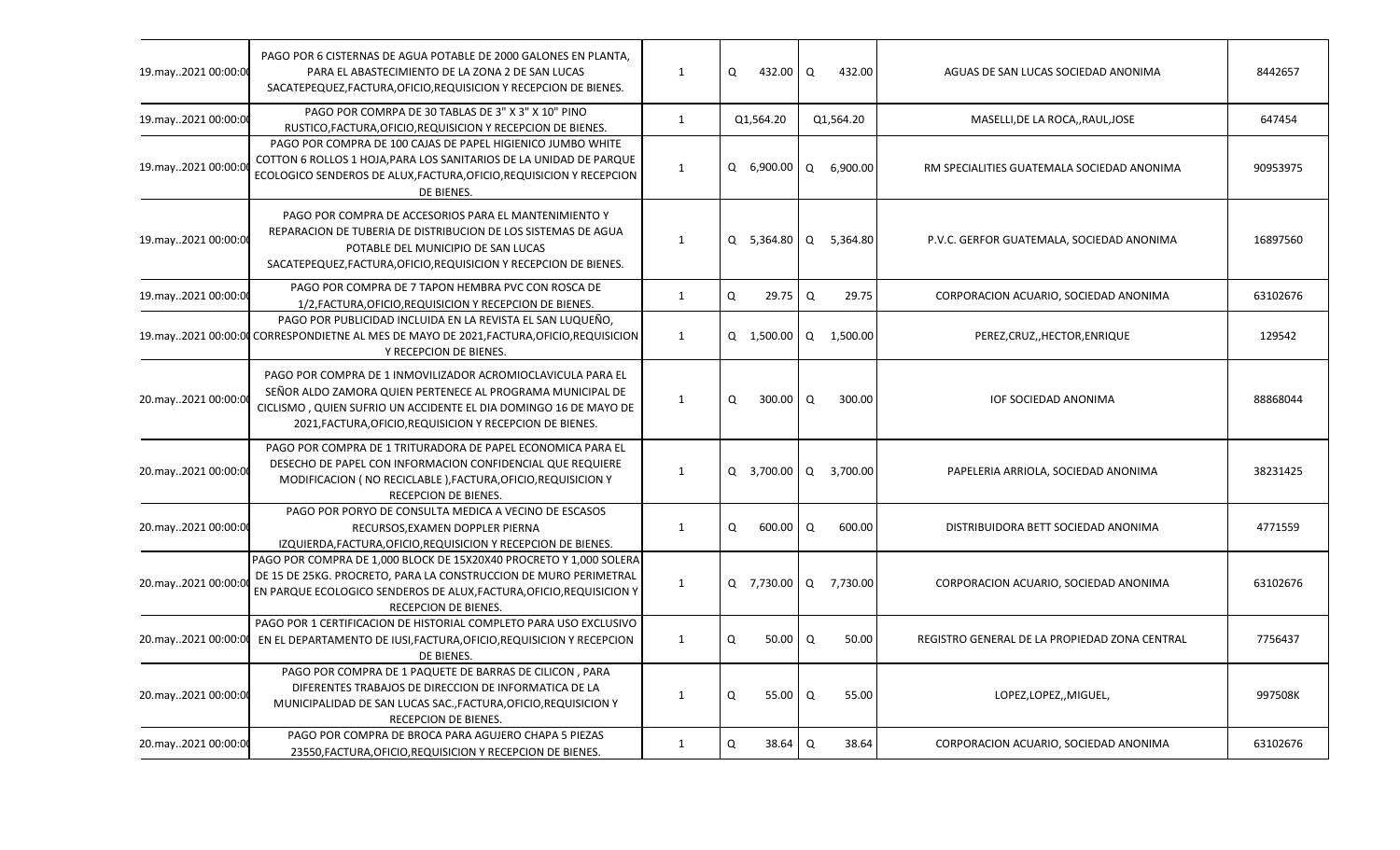| 20.may2021 00:00:00 | PAGO POR PUBLICACION DE ANUNCIO 1/4 PAGINA FULL COLOR VERSION:<br>EXONERACION DEL 100% EN MULTAS DE IUSI, PUBLICACION MAYO DE<br>2021, FACTURA, OFICIO, REQUISICION Y RECEPCION DE BIENES.                                                                                                   | 1            |   | Q 2,250.00 Q 2,250.00     |   |          | HERNANDEZ, SANTOS, , JOSE, RAMON                                       | 9543961  |
|---------------------|----------------------------------------------------------------------------------------------------------------------------------------------------------------------------------------------------------------------------------------------------------------------------------------------|--------------|---|---------------------------|---|----------|------------------------------------------------------------------------|----------|
| 20.may2021 00:00:00 | PAGO POR ARRENDAMIENTO DE BAÑO PORTATIL ECONOMICO, MARCA<br>SATELLITE DE 70 GL. O 265 LT. RENTA DE MANERA MENSUAL CON 2<br>LIMPIEZAS A LA SEMANA, PARA SER USADOS EN PROYECTO DE<br>ALCANTARILLADO, FACTURA, OFICIO, REQUISICION Y RECEPCION DE BIENES.                                      | 1            | Q | 950.00                    | Q | 950.00   | AMBIENTE SANEAMIENTO Y SEGURIDAD INDUSTRIAL SOCIEDAD<br><b>ANONIMA</b> | 83584129 |
| 21.may2021 00:00:00 | PAGO POR COMPRA DE 3 TEE DE DRENAJE, 7 CODO DE PVC DRENAJE Y 6 CINTA<br>DE TEFLON, FACTURA, OFICIO, REQUISICION Y RECEPCION DE BIENES.                                                                                                                                                       | 1            | Q | $97.76$ Q                 |   | 97.76    | CORPORACION ACUARIO, SOCIEDAD ANONIMA                                  | 63102676 |
| 21.may2021 00:00:00 | PAGO POR COMPRA DE 100 CONECTORES RJ45,100 CONECTORES RJ11 Y 2<br>PASTA TERMICA, PARA DIFERENTES TRABAJOS DE DIRECCION DE<br>INFORMATICA DE LA MUNICIPALIDAD DE SAN LUCAS<br>SACATEPEQUEZ, FACTURA, OFICIO, REQUISICION Y RECEPCION DE BIENES.                                               | 1            | Q | $330.00$ Q                |   | 330.00   | JIMENEZ, VELASQUEZ, , LUIS, ALFONSO                                    | 38096889 |
| 21.may2021 00:00:00 | PAGO POR COMPRA DE 30 BRACAS SDS ROTOMERTILLO BOSCH DE<br>DIFERENTES MEDIDAS Y 5 BROCAS ROTORMARTILLO BOSCH TIPO CINCEL 10"<br>Y 5 BROCAS ROTORMARTILLO BOSCH TIPO PUNTA<br>10", FACTURA, OFICIO, REQUISICION Y RECEPCION DE BIENES.                                                         | 1            |   | Q 3,825.00 Q              |   | 3,825.00 | ALVAREZ,LEIVA,,KARLA,MARIA                                             | 26277026 |
| 24.may2021 00:00:00 | PAGO POR COMPRA DE DE REPUESTOS Y SERVICIO PARA LA REPARACION DE<br>VEHICULO MUNICIPAL, FACTURA, OFICIO, REQUISICION Y RECEPCION DE<br>BIENES.                                                                                                                                               | $\mathbf{1}$ |   | Q 3,283.57 Q 3,283.57     |   |          | REPARAUTO SOCIEDAD ANONIMA                                             | 1038982  |
| 24.may2021 00:00:00 | PAGO POR COMPRA DE 54 LENTES TRANSPARENTES BEST VALUE, PARA<br>PERSONAL DE SANEAMIENTO CALLES Y AREAS PUBLICAS EN EL MUNICIPIO DE<br>SAN LUCAS SACATEPEQUEZ, FACTURA, OFICIO, REQUISICION Y RECEPCION DE<br>BIENES.                                                                          | 1            | Q | 674.46                    | Q | 674.46   | NUEVOS ALMACENES, SOCIEDAD ANONIMA                                     | 32375913 |
| 24.may2021 00:00:00 | PAGO POR COMPRA DE REPUESTOS PARA LA REPARACION DE CAMION<br>MUNICIPAL, FACTURA, OFICIO, REQUISICION Y RECEPCION DE BIENES.                                                                                                                                                                  | 1            |   | Q 1,287.00 Q 1,287.00     |   |          | MORALES, MAZARIEGOS, , HUGO, RENE                                      | 984967K  |
| 24.may2021 00:00:00 | PAGO POR ARRENDAMIENTO DE BAÑO PORTATIL ECONOMICO, MARCA<br>SATELLITE DE 70 GL. O 265 LT. RENTA DE MANERA MENSUAL CON 2<br>LIMPIEZAS A LA SEMANA, PARA SER USADOS EN PROYECTO DE<br>ALCANTARILLADO EN LOTIFICACION<br>MONTEZUMA, FACTURA, OFICIO, REQUISICION Y RECEPCION DE BIENES.         | 1            | Q | 950.00 Q                  |   | 950.00   | AMBIENTE SANEAMIENTO Y SEGURIDAD INDUSTRIAL SOCIEDAD<br>ANONIMA        | 83584129 |
| 25.may2021 00:00:00 | PAGO POR COMPRA DE 30 UNIONES RAPIDA DE 2" PVC, PARA<br>MANTENIMIENTO DE LOS BIOFILTROS DE LAS PLANTAS DE TRATAMIENTO DE<br>AGUAS RESIDUALES DEL MUNICIPIO DE SAN LUCAS<br>SAC.FACTURA, OFICIO, REQUISICION Y RECEPCION DE BIENES.                                                           | 1            |   | $Q$ 2,700.00 $Q$ 2,700.00 |   |          | AJCHE, TUCH, , FRANCISCO,                                              | 4127188  |
| 25.may2021 00:00:00 | PAGO POR COMPRA DE 120 ESCOBAS PLASTICAS GRANDES, 60 GALONES DE<br>CLORO LIQUIDO Y 50 BOLSAS DE DETERGENTE, PARA LA LIMPIEZA DE CALLES<br>Y AVENIDAS DEL CASCO URBANO Y ALDEAS Y CASERIOS DEL MUNICIPIO DE<br>SAN LUCAS SACATEPEQUEZ, FACTURA, OFICIO, REQUISICION Y RECEPCION DE<br>BIENES. | 1            |   | Q 5,080.00 Q              |   | 5,080.00 | TOC, RENOJ, , CECILIO,                                                 | 3486303  |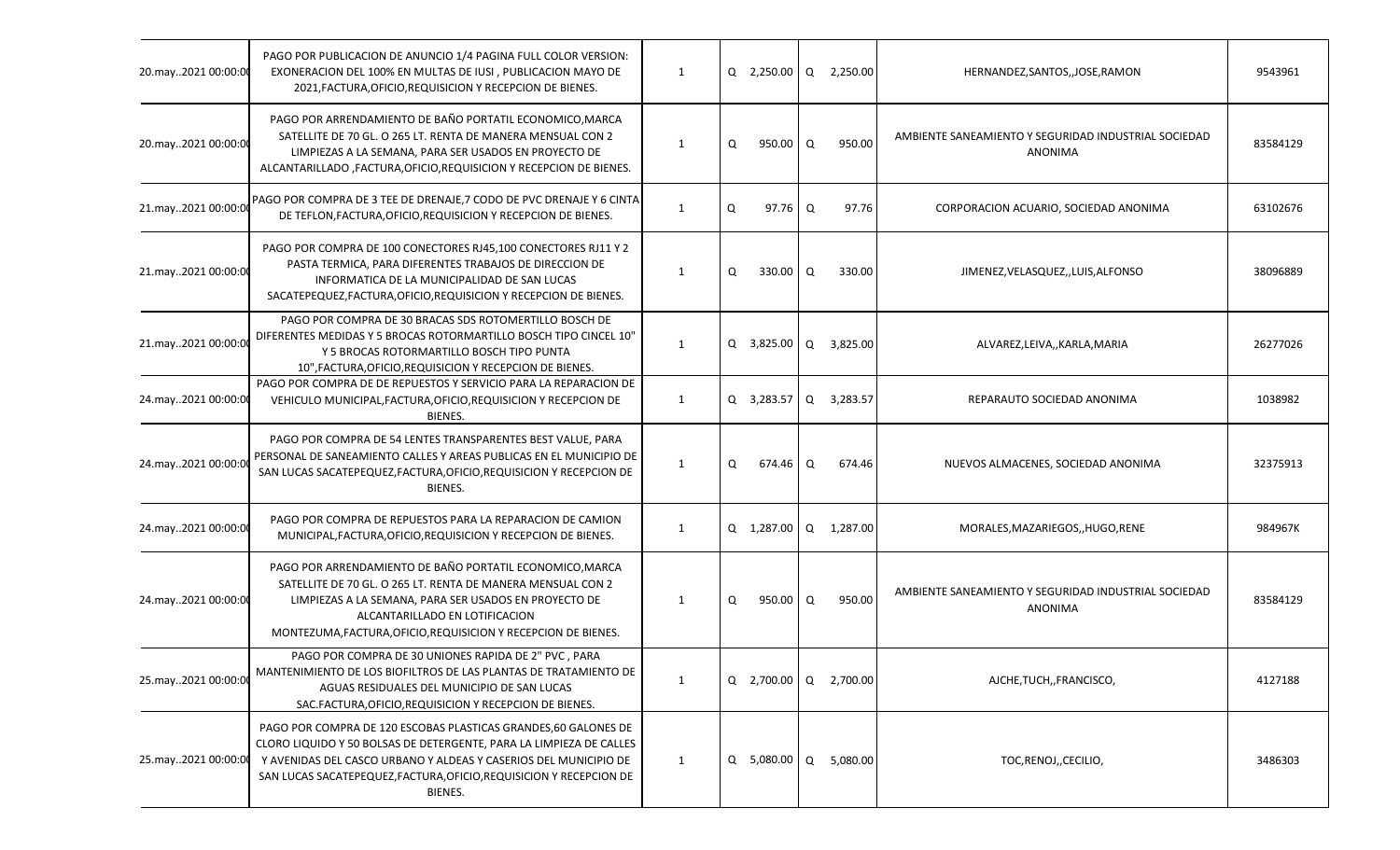| 26.may2021 00:00:00 | PAGO POR SERVICIO DE LIMPIEZA Y MANTENIMIENTO DE TANQUES DEL<br>PARQUE ECOLOGICO SENDEROS DE ALUX, FACTURA, SOLICITUD Y INFORME.                                                     | 1            |   | Q 5,000.00 Q 5,000.00 |        | GUTIERREZ, SITAN,, MYNOR, ENRIQUE             | 76771210 |
|---------------------|--------------------------------------------------------------------------------------------------------------------------------------------------------------------------------------|--------------|---|-----------------------|--------|-----------------------------------------------|----------|
|                     | PAGO POR GRABACION Y EDICION DEL INFORMATIVO MUNICIPAL<br>26.may2021 00:00:00 CORRESPONDIENTE AL MES DE MAYO DE 2021, FACTURA, OFICIO, REQUISICION<br>Y RECEPCION DE BIENES.         | 1            |   | Q 2,000.00 Q 2,000.00 |        | GARCIA, ARRIAGA, , JORGE, LUIS                | 44265581 |
| 26.may2021 00:00:00 | PAGO POR SERVICIO DE ARBITRAJE PARA EL PARTIDO DE LA JORNADA 1<br>CATEGORIA U23 MASCULINA ADM SAN LUCAS VS GUATEMALA EL DIA 29 DE<br>MAYO DE 2021, FACTURA, SOLICITUD Y INFORMATICA. | $\mathbf{1}$ |   | Q 1,150.00 Q 1,150.00 |        | BRAN, CAMEY, , ALEJANDRO,                     | 8582483  |
|                     | PAGO POR 2 SERVICIOS DE MANO DE OBRA DE MAQUINAS CORTASETOS<br>26.may2021 00:00:00 STIHL HT 101 SERIE 298988826 Y 285489152 FACTURA, OFICIO, REQUISICION Y<br>RECEPCION DE BIENES.   | $\mathbf{1}$ | Q | 450.00 Q              | 450.00 | TUN, ALVAREZ,, MIGUEL, ANGEL                  | 4445570  |
|                     | PAGO POR COMPRA DE MATERIAL PARA DIVERSOS TRABAJOS REALIZADOS<br>26.may2021 00:00:00 POR EL PERSONAL DE CAMPO, FACTURA, OFICIO, REQUISICION Y RECEPCION DE<br>BIENES.                | $\mathbf{1}$ | Q | 218.58 Q              | 218.58 | CORPORACION ACUARIO, SOCIEDAD ANONIMA         | 63102676 |
| 27.may2021 00:00:00 | PAGO POR SERTIFICACION DE HISTORIAL COMPLETO PARA USO EXCLUSIVO EN<br>EL DEPARTAMENTO DE IUSI PARA INVESTIGACIONES<br>VARIAS, FACTURA, OFICIO, REQUISICION Y RECEPCION DE BIENES.    | $\mathbf{1}$ | Q | 15.00 Q               | 15.00  | REGISTRO GENERAL DE LA PROPIEDAD ZONA CENTRAL | 7756437  |
| 31.may2021 00:00:00 | PAGO POR COMPRA DE MEDICAMENTO A VECINA DE ESCASOS RECURSOS DE<br>ESTE MUNICIPIO, FACTURA, OFICIO, REQUISICION Y RECEPCION DE BIENES.                                                | $\mathbf{1}$ | Q | 107.94 Q              | 107.94 | BODEGA FARMACEUTICA SOCIEDAD ANONIMA          | 4751124  |
|                     |                                                                                                                                                                                      |              |   |                       |        |                                               |          |
|                     |                                                                                                                                                                                      |              |   |                       |        |                                               |          |
|                     |                                                                                                                                                                                      |              |   |                       |        |                                               |          |
|                     |                                                                                                                                                                                      |              |   |                       |        |                                               |          |
|                     |                                                                                                                                                                                      |              |   |                       |        |                                               |          |
|                     |                                                                                                                                                                                      |              |   |                       |        |                                               |          |
|                     |                                                                                                                                                                                      |              |   |                       |        |                                               |          |
|                     |                                                                                                                                                                                      |              |   |                       |        |                                               |          |
|                     |                                                                                                                                                                                      |              |   |                       |        |                                               |          |
|                     |                                                                                                                                                                                      |              |   |                       |        |                                               |          |
|                     |                                                                                                                                                                                      |              |   |                       |        |                                               |          |
|                     |                                                                                                                                                                                      |              |   |                       |        |                                               |          |
|                     |                                                                                                                                                                                      |              |   |                       |        |                                               |          |
|                     |                                                                                                                                                                                      |              |   |                       |        |                                               |          |
|                     |                                                                                                                                                                                      |              |   |                       |        |                                               |          |
|                     |                                                                                                                                                                                      |              |   |                       |        |                                               |          |
|                     |                                                                                                                                                                                      |              |   |                       |        |                                               |          |
|                     |                                                                                                                                                                                      |              |   |                       |        |                                               |          |
|                     |                                                                                                                                                                                      |              |   |                       |        |                                               |          |
|                     |                                                                                                                                                                                      |              |   |                       |        |                                               |          |
|                     |                                                                                                                                                                                      |              |   |                       |        |                                               |          |
|                     |                                                                                                                                                                                      |              |   |                       |        |                                               |          |